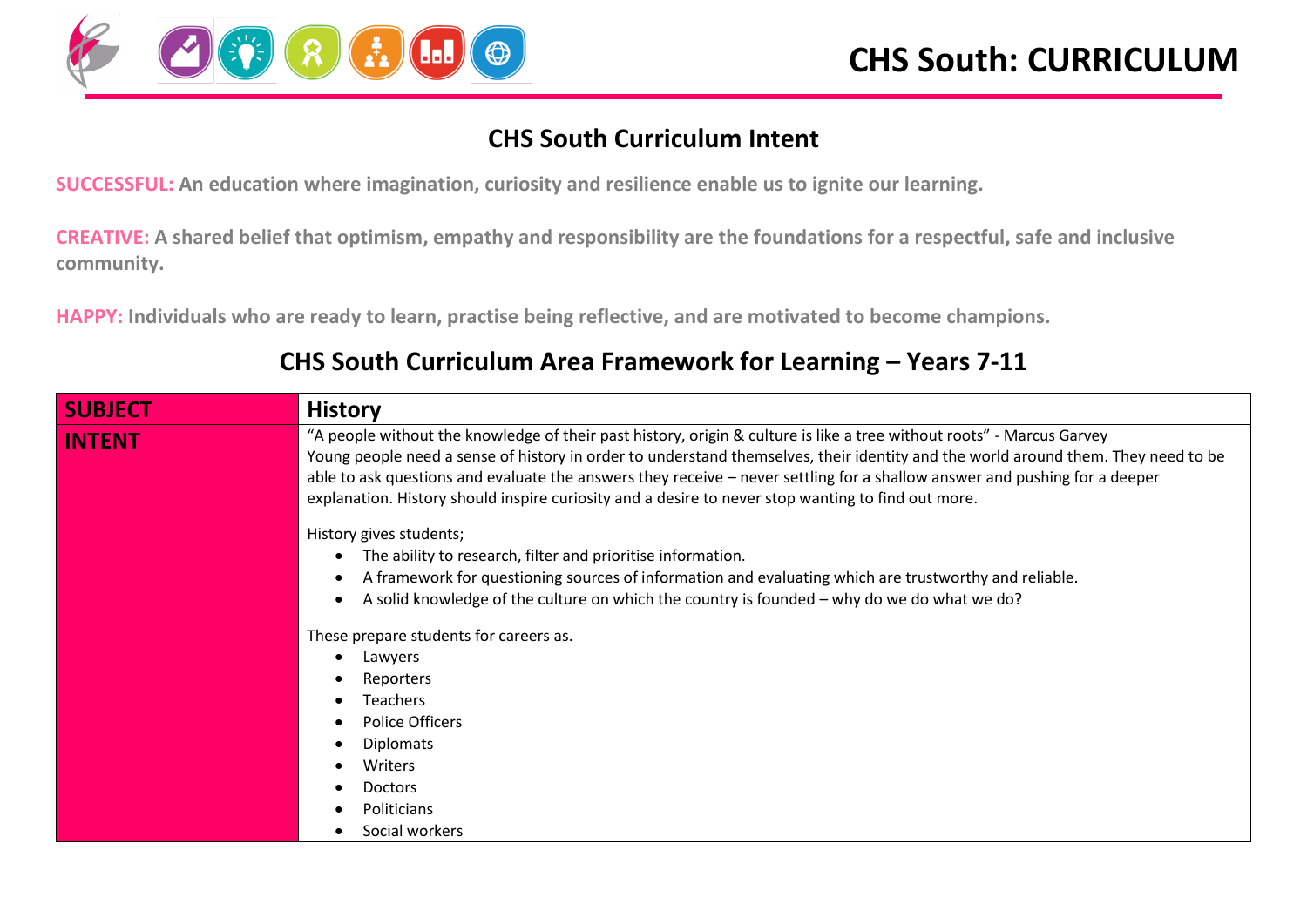

| <b>Year Group</b>                     | $\overline{\mathbf{z}}$                                                                                                                                                                                                                                                                                                                                                                                                                                                                                                                                                                                                                                                                                                                                                                                                                                                                                                                                                                                                              |                                                                                                                                                                                                |                                                                                                                                                                                                                                |                                                                                                                                                                                                        |                                                                                                                                                                                                                                                                 |                                                                                                                                                                                                           |
|---------------------------------------|--------------------------------------------------------------------------------------------------------------------------------------------------------------------------------------------------------------------------------------------------------------------------------------------------------------------------------------------------------------------------------------------------------------------------------------------------------------------------------------------------------------------------------------------------------------------------------------------------------------------------------------------------------------------------------------------------------------------------------------------------------------------------------------------------------------------------------------------------------------------------------------------------------------------------------------------------------------------------------------------------------------------------------------|------------------------------------------------------------------------------------------------------------------------------------------------------------------------------------------------|--------------------------------------------------------------------------------------------------------------------------------------------------------------------------------------------------------------------------------|--------------------------------------------------------------------------------------------------------------------------------------------------------------------------------------------------------|-----------------------------------------------------------------------------------------------------------------------------------------------------------------------------------------------------------------------------------------------------------------|-----------------------------------------------------------------------------------------------------------------------------------------------------------------------------------------------------------|
| <b>Rationale/</b><br><b>Narrative</b> | Year 7 is a foundation year for students so that regardless of their background and previous experiences, all students have a basic<br>grounding in key historical skills including the ability to place events in time and make educated guesses from sources. We aim to<br>introduce students to key terminology that will be used regularly in History lessons across the whole of their learning journey and<br>make our classrooms word rich in order to develop their oracy and vocabulary.<br>Over the course of the year, students will unpick what it means to come from Manchester, and how historical migration has shaped<br>Manchester overtime making it the multicultural city it is today. We also examine the importance of women, and how women<br>throughout History have been pioneers, explorers, inventors, and leaders. Our aim is to engage students in the narrative and stories<br>of History so that we are questioning where our roots come from enabling us to develop curiosity and a love of reading! |                                                                                                                                                                                                |                                                                                                                                                                                                                                |                                                                                                                                                                                                        |                                                                                                                                                                                                                                                                 |                                                                                                                                                                                                           |
|                                       | Autumn 1                                                                                                                                                                                                                                                                                                                                                                                                                                                                                                                                                                                                                                                                                                                                                                                                                                                                                                                                                                                                                             | <b>Autumn 2</b>                                                                                                                                                                                | <b>Spring 1</b>                                                                                                                                                                                                                | <b>Spring 2</b>                                                                                                                                                                                        | <b>Summer 1</b>                                                                                                                                                                                                                                                 | <b>Summer 2</b>                                                                                                                                                                                           |
| <b>KNOWLEDGE</b>                      | Why is it important to use<br>time in History?<br>Telling the time<br>across History<br>Roman Britain<br>Flemish Weavers                                                                                                                                                                                                                                                                                                                                                                                                                                                                                                                                                                                                                                                                                                                                                                                                                                                                                                             | Which community is the<br>most significant to<br>Manchester?<br>Jewish Migration<br>$\bullet$<br><b>Irish Migration</b><br>Caribbean<br>$\bullet$<br>Migration<br>Significance Blue<br>Plaques | How did society look in<br>Medieval Britain?<br>Power of the Church<br>$\bullet$<br>Witan and the Feudal<br>$\bullet$<br>System<br>Domesday book<br>$\bullet$<br>Medieval Mali<br>$\bullet$<br>Islamic Golden Age<br>$\bullet$ | How was the Renaissance<br>an age of Enlightenment?<br>Renaissance<br>The Reformation<br>and the declining<br>power of the<br>Church<br><b>Black Tudors</b><br>$\bullet$                               | How did the working<br>classes and women<br>challenge the government<br>in the Industrial Era?<br>The Chartists<br>$\bullet$<br>Peterloo<br>$\bullet$<br>Women fighting for<br>$\bullet$<br>change<br>Women in Medicine<br>$\bullet$<br>The Scramble for Africa | How did life change during<br>the Modern Era?<br>The Suffragettes<br>Modern<br>Migration and<br>discrimination<br>towards<br>migrants<br>Women in<br>Science<br>Decolonisation<br>of Ghana and<br>Jamaica |
| <b>SKILLS</b>                         | <b>CHRONOLOGY</b><br>Use historical<br>$\bullet$<br>language<br>Being able to<br>$\bullet$<br>sequence events<br>Understand how the<br>$\bullet$<br>past can be divided<br>into chunks of time                                                                                                                                                                                                                                                                                                                                                                                                                                                                                                                                                                                                                                                                                                                                                                                                                                       | SIGNIFICANCE<br>$\bullet$<br>Understand what<br>makes something<br>significant<br>Explain how events<br>and communities are<br>significant<br>Use specific evidence<br>such as statistics,     | CAUSATION<br><b>Extend chronological</b><br>knowledge of time<br>periods<br>Identify causes,<br>$\bullet$<br>events and<br>consequences                                                                                        | <b>CHANGE &amp; CONTINUITY</b><br>Analyse how Britain<br>$\bullet$<br>has changed over<br>time<br>Identify significant<br>events to form<br>evaluation<br>Use specific evidence<br>such as statistics, | <b>ENQUIRY</b><br>$\bullet$<br>Understand how<br>different types of<br>sources are used to<br>learn about history.<br>Use evidence to make<br>$\bullet$<br>supported inferences                                                                                 | <b>INTERPRETATION &amp;</b><br><b>REPRESENTATION</b><br>Use historical terms<br>$\bullet$<br>and explaining<br>phrases to develop<br>answers<br>Examine different<br>events and explain                   |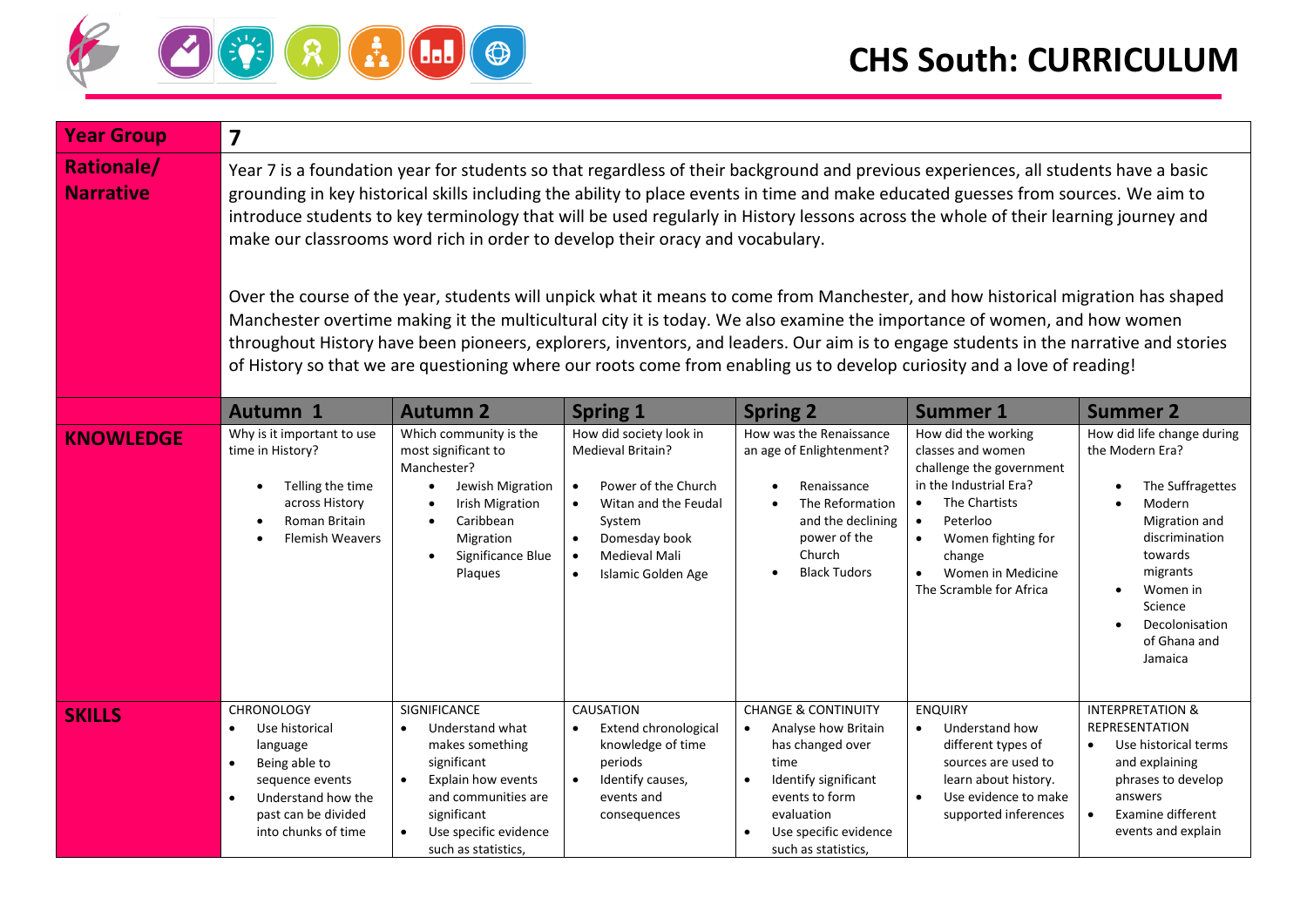

|                                         | Understand how to<br>work out centuries                                                                                                                                                                                                                                                                                                                                                                                   | place names, events<br>& dates to formulate<br>opinion                                                                                                                                                                                                                                                                                           | Explain the<br>$\bullet$<br>importance of other<br>countries in<br>influencing Britain<br>Remember and use<br>$\bullet$<br>specific evidence such<br>as statistics, place<br>names, events &<br>dates                                                                                                                                                                                                                                             | place names, events<br>& dates and historical<br>terms such as change,<br>continuity,<br>progression and<br>regression.                                                                                                                                                                                                                                              | Question the reliability of<br>evidence and how this can<br>shape our view of history.                                                                                                                                                                                                                                                                                                                                   | why people view<br>power differently<br>Use specific evidence<br>such as statistics,<br>place names, events<br>& dates to formulate<br>opinion                                                                                                                                                                                                                                                          |
|-----------------------------------------|---------------------------------------------------------------------------------------------------------------------------------------------------------------------------------------------------------------------------------------------------------------------------------------------------------------------------------------------------------------------------------------------------------------------------|--------------------------------------------------------------------------------------------------------------------------------------------------------------------------------------------------------------------------------------------------------------------------------------------------------------------------------------------------|---------------------------------------------------------------------------------------------------------------------------------------------------------------------------------------------------------------------------------------------------------------------------------------------------------------------------------------------------------------------------------------------------------------------------------------------------|----------------------------------------------------------------------------------------------------------------------------------------------------------------------------------------------------------------------------------------------------------------------------------------------------------------------------------------------------------------------|--------------------------------------------------------------------------------------------------------------------------------------------------------------------------------------------------------------------------------------------------------------------------------------------------------------------------------------------------------------------------------------------------------------------------|---------------------------------------------------------------------------------------------------------------------------------------------------------------------------------------------------------------------------------------------------------------------------------------------------------------------------------------------------------------------------------------------------------|
| <b>ASSESSMENTS</b>                      | <b>Marking Point 1:</b><br>Understanding Time End of<br>Topic test<br>Marking Point 2: Why are<br>the Romans significant to<br>Manchester?                                                                                                                                                                                                                                                                                | <b>Marking Point 3: Progress</b><br>Test                                                                                                                                                                                                                                                                                                         | Marking Point 1: The<br>Power of the Church                                                                                                                                                                                                                                                                                                                                                                                                       | <b>Marking Point 2: Progress</b><br>Test<br>Marking Point 3: The<br>Renaissance                                                                                                                                                                                                                                                                                      | Marking Point 1: Why did<br>women struggle to<br>become Medics in the<br>Industrial Era?<br><b>Marking Point 2:</b><br>Assessment on the Berlin<br>Conference and the<br>Scramble for Africa                                                                                                                                                                                                                             | <b>Marking Point 3: Progress</b><br>Test                                                                                                                                                                                                                                                                                                                                                                |
| <b>HOME</b><br><b>LEARNING</b>          | Home Learning Knowledge<br><b>Recall Quiz on TEAMS</b>                                                                                                                                                                                                                                                                                                                                                                    | Home Learning Knowledge<br><b>Recall Quiz on TEAMS</b>                                                                                                                                                                                                                                                                                           | Home Learning Knowledge<br><b>Recall Quiz on TEAMS</b>                                                                                                                                                                                                                                                                                                                                                                                            | Home Learning Knowledge<br><b>Recall Quiz on TEAMS</b>                                                                                                                                                                                                                                                                                                               | Home Learning Knowledge<br><b>Recall Quiz on TEAMS</b>                                                                                                                                                                                                                                                                                                                                                                   | Home Learning Knowledge<br><b>Recall Quiz on TEAMS</b>                                                                                                                                                                                                                                                                                                                                                  |
| <b>READING,</b><br><b>WRITING, TALK</b> | Reading: Learning new<br>vocabulary. Students<br>should look up the<br>meaning of missing words.<br>LEARN NEW<br>VOCABULARY<br>Writing: Grid fill activities.<br>Students have 'How to<br>Write like a Historian'<br>sheet on their books.<br>Talk: Quiz Trade<br>icebreakers to build<br>relationships between<br>teacher and students.<br>Introduction of peer<br>teaching and questioning<br>to improve factual recall | Reading: Break down<br>information. Chunking<br>information; categorising<br>pull and push factors;<br>highlighting and<br>annotating statistics,<br>people, events, dates.<br>BREAK DOWN<br>INFORMATION<br>Writing: Focus on SPaG.<br>Students will be<br>encouraged to write in full<br>sentences, highlight key<br>words and use dictionaries | <b>Reading: Using pictures</b><br>and images to visualise the<br>narrative. Representing<br>BAME histories and how<br>these helped create Britain<br>and British culture. How<br>can the story help use<br>remember information?<br>VISUALISATIO<br>Writing: Focus on<br>narrative history so that<br>students can explicitly<br>develop a story using<br>historical evidence such as<br>statistics, people and place<br>names and dates in their | Reading: Relate to<br>student's own experience.<br>Text to self:<br>Give students the<br>1.<br>basic information<br>about the reading.<br>Ask them to tell their<br>2.<br>partner how this<br>might link to them<br>and their experiences.<br>Get 3 to share with<br>3.<br>the class<br>Writing: Focus on using<br>historical language to<br>describe change. Use of | Reading: Explicit use of<br>guided reading so that<br>students understand how<br>to approach larger pieces<br>of text. Students will start<br>to draw upon skills such as<br>visualisation, learning new<br>vocabulary and breaking<br>down information that<br>they have developed in<br>Autumn and Spring, whilst<br>also learning to infer from<br>texts.<br><b>Writing: Summarising</b><br>information using reading | Reading: Break down<br>information. Chunking<br>information; categorising;<br>highlighting and<br>annotating statistics,<br>people, events, dates.<br><b>DE</b><br><b>BREAK DOWN<br/>INFORMATION</b><br>Writing: Focus on SPaG.<br>Students will be<br>encouraged to write in full<br>sentences, highlight key<br>words and use dictionaries<br>Talk: Using talk trios and<br>talk protocols to discuss |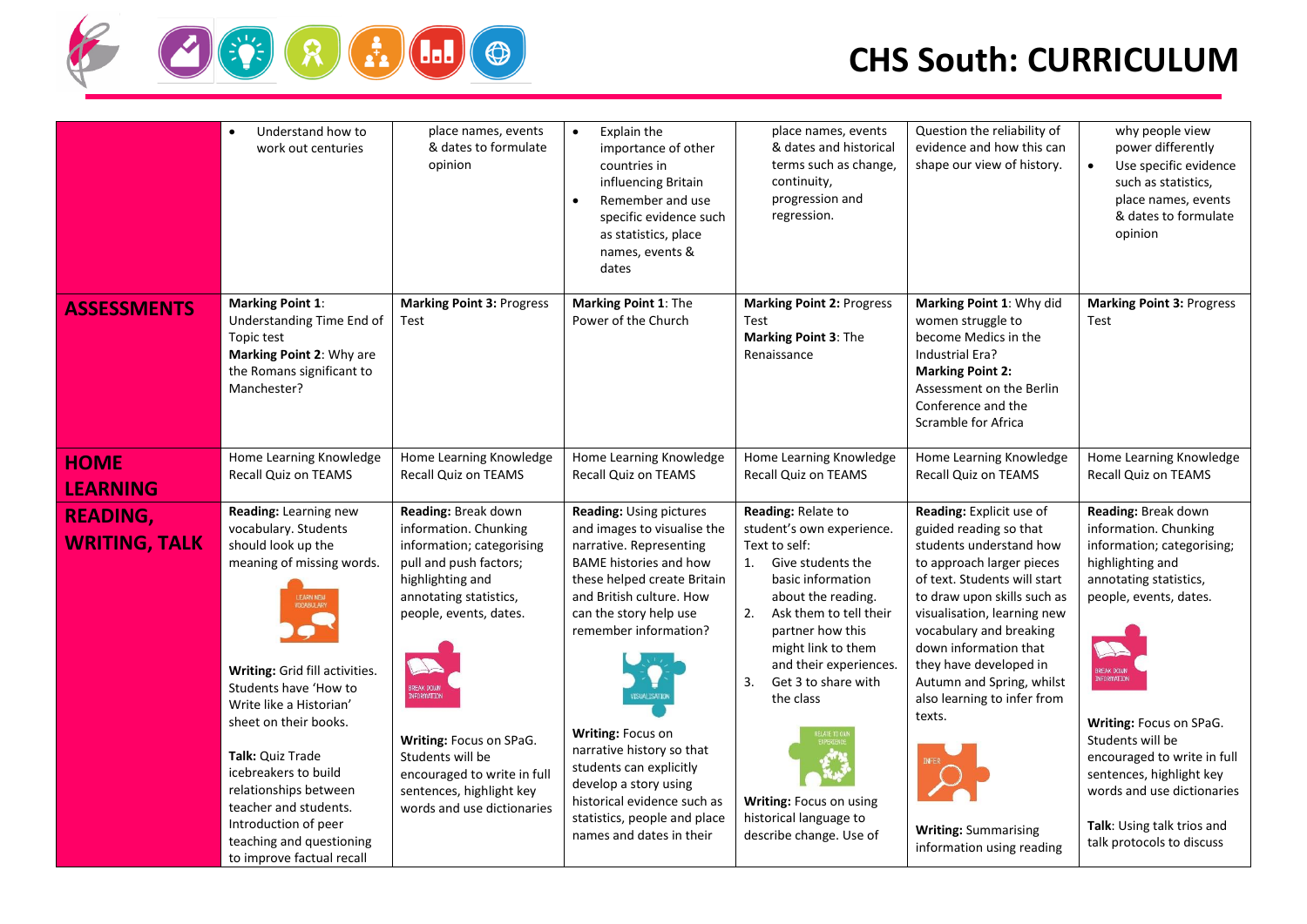

|                                         |                                                                                                                                                                                                                                                                                                                              | Talk: Examining the Rights<br>of the Child and how<br>migration affects this                                                                                                                                                                                                                                                                                                                                                                                                                                                                                                                                                                       | work alongside historical<br>language.<br>Talk: Developing peer<br>narratives and working<br>with others to remember<br>information. How can peer<br>quizzing commit<br>information to long term<br>memory?                                                                                                                                                                                                                                                                                                                                                                                                                               | peer assessment to see<br>other examples.<br>Talk: Working with others<br>to develop interpersonal<br>skills such as leadership,<br>articulating conversation<br>and being a team player.                                                                                                                                                                                                                                                                                                                                                                                                                                                                    | skills. What makes a good<br>summary? How can this<br>help us when it comes to<br>converting information to<br>long term memory?<br>Talk: Peer Oracy<br>assessment. Working in<br>trios to learn teamwork<br>skills.                                                                                                                                                                                                                                                                                                                                                                                                                                                       | the significance of women<br>throughout time. IGNITE<br>speech at the end of term<br>to present their work to<br>the class.                                                                                                                                                                                                                                                                                                                                                                                                                                                                                                                             |
|-----------------------------------------|------------------------------------------------------------------------------------------------------------------------------------------------------------------------------------------------------------------------------------------------------------------------------------------------------------------------------|----------------------------------------------------------------------------------------------------------------------------------------------------------------------------------------------------------------------------------------------------------------------------------------------------------------------------------------------------------------------------------------------------------------------------------------------------------------------------------------------------------------------------------------------------------------------------------------------------------------------------------------------------|-------------------------------------------------------------------------------------------------------------------------------------------------------------------------------------------------------------------------------------------------------------------------------------------------------------------------------------------------------------------------------------------------------------------------------------------------------------------------------------------------------------------------------------------------------------------------------------------------------------------------------------------|--------------------------------------------------------------------------------------------------------------------------------------------------------------------------------------------------------------------------------------------------------------------------------------------------------------------------------------------------------------------------------------------------------------------------------------------------------------------------------------------------------------------------------------------------------------------------------------------------------------------------------------------------------------|----------------------------------------------------------------------------------------------------------------------------------------------------------------------------------------------------------------------------------------------------------------------------------------------------------------------------------------------------------------------------------------------------------------------------------------------------------------------------------------------------------------------------------------------------------------------------------------------------------------------------------------------------------------------------|---------------------------------------------------------------------------------------------------------------------------------------------------------------------------------------------------------------------------------------------------------------------------------------------------------------------------------------------------------------------------------------------------------------------------------------------------------------------------------------------------------------------------------------------------------------------------------------------------------------------------------------------------------|
| <b>TIER 3 VOCAB</b>                     | Chronology, Anachronism,<br>Millennium, Century, Anno<br>Domini, Inference,<br>Evidence, Source, Era,<br>Decade                                                                                                                                                                                                              | Multicultural, Migration,<br>Factors, Community,<br>Significance, Difficulties,<br>Synagogue, Discrimination,<br>Prejudice, Famine, Slum                                                                                                                                                                                                                                                                                                                                                                                                                                                                                                           | Middle Ages, Medieval,<br>Witan, Democracy,<br>Revolution, Monasteries,<br>Pilgrimage, Feudal, Power,<br>Monarchy, Kingdoms,<br>Golden Age                                                                                                                                                                                                                                                                                                                                                                                                                                                                                                | Globalisation, Renaissance,<br>Reformation, Exploration,<br>Trade, Economy,<br>Persecution, Glorious<br>Revolution                                                                                                                                                                                                                                                                                                                                                                                                                                                                                                                                           | Significance, Chartist,<br>Peterloo, Massacre,<br>Protest, Yeomanry,<br>European Expansionism,<br>Democracy, Legislation,<br>colonialism                                                                                                                                                                                                                                                                                                                                                                                                                                                                                                                                   | Migration, decolonisation,<br>empire, expansionism,<br>modernizing, patriarchy,<br>suffrage, Windrush                                                                                                                                                                                                                                                                                                                                                                                                                                                                                                                                                   |
| <b>PSPSMC,</b><br><b>BRITISH VALUES</b> | Personal: Sequencing<br>events in time from our<br>own lives<br><b>British Values: How are</b><br>our lives sequenced? Are<br>they all sequenced in the<br>same order?<br><b>Restore: Routines -Clearly</b><br>communicate<br>expectations/ to provide<br>stability and aid students<br>transition into secondary<br>school. | Personal: Developing<br>confidence in RWCN and<br>speaking in lessons<br>Social: Empathy - How<br>have different<br>communities faced<br>struggles?<br><b>Cultural: How do different</b><br>communities make<br>Manchester multicultural?<br><b>Moral: Values of different</b><br>communities<br><b>British Values: How has</b><br>migration made Britain<br>vibrant? How has<br>migration shaped our<br>culture? Why isn't<br>everywhere like<br>Manchester? How do the<br>rights of children link to<br>our learning?<br>Restore: Together -<br>Through study of<br>migration students will<br>understand a diverse<br>range of communities that | Personal: Developing<br>confidence using historical<br>language<br>Social: Developing<br>empathy with different<br>aspects of British society<br>and history<br>Moral: Democracy &<br>power. Why is it important<br>to vote? How do events in<br>time affect us today?<br>British Values: How was a<br>modern democracy<br>different to a 1000 years<br>ago? Why was the Witan<br>comprised of men only?<br>How has democracy<br>changed over time?<br>Restore: Empower -<br>Students will be<br>empowered to learn about<br>Britain. They will be more<br>confidently identifying<br>time periods and asking<br>questions about History. | Personal: Developing<br>confidence in<br>communicating knowledge<br><b>Social: Developing</b><br>empathy different aspects<br>of British society and<br>history<br>Moral: Why is it important<br>to vote? Has power<br>changed for women? Has<br>power changed for<br>working class people?<br><b>British Values: How has</b><br>our history been shaped by<br>many different cultures?<br>What are the most<br>important aspects of<br>British History and culture?<br>Through<br>Restore: Enjoy. Through<br>our exploration of Britain<br>and its cultural history,<br>students will foster their<br>curiosity about History and<br>the world around them. | Personal: Developing<br>confidence in analysing<br>evidence & exploring<br>reliability. Empowering<br>young women through<br>highlighting the<br>achievements of other<br>women<br>Social: Developing<br>empathy during the<br>struggle for power and<br>being able to recognise<br>inequality in society<br><b>Moral: Values of different</b><br>communities<br><b>British Values: What is</b><br>gender? How does gender<br>affect us? Why do women<br>still have to strive for<br>equality? Why is it<br>important for women to<br>be represented in History?<br>Restore: Optimism -<br>Students will see their<br>development in their<br>Historical skills. They will | Personal: Developing<br>confidence in analysing<br>evidence & exploring<br>reliability<br>Social: Developing<br>empathy during the<br>struggle for power and<br>being able to recognise<br>inequality in society<br><b>Moral: Values of different</b><br>communities<br><b>British Values: Have</b><br>women always struggled<br>for equality? What can we<br>do to pursue equality for<br>everyone?<br><b>Restore: Recognise</b><br>Students will see how<br>much knowledge they<br>have learnt and how their<br>oracy skills have improved.<br>They will recognise the<br>teamwork of their trio and<br>have their IGNITE speeches<br>to be proud of. |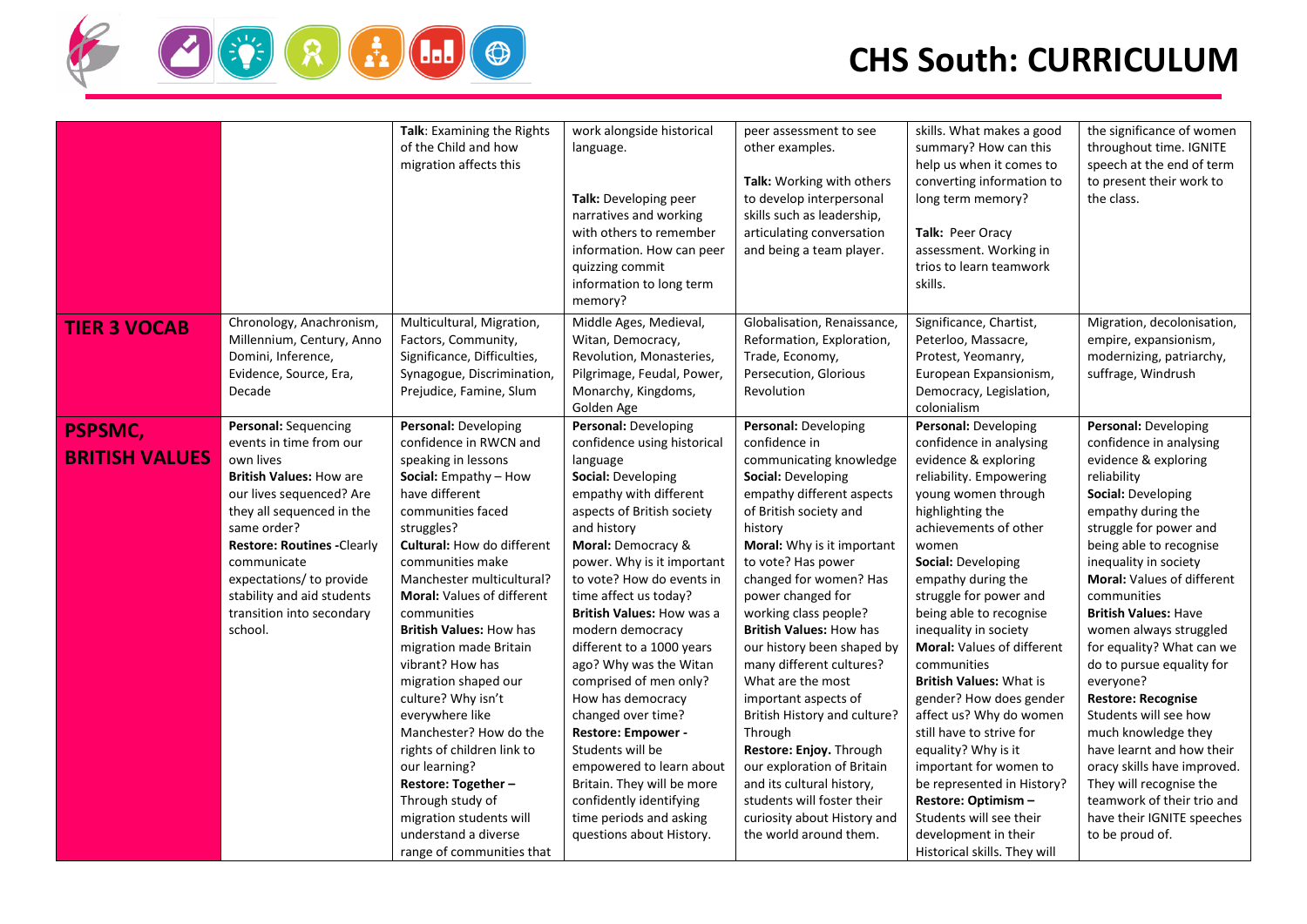

| are represented both in |  | work in trios to foster   |  |
|-------------------------|--|---------------------------|--|
| Manchester and across   |  | collaboration and         |  |
| school.                 |  | teamwork sills. Students  |  |
|                         |  | will have the opportunity |  |
|                         |  | to be team leaders        |  |
|                         |  |                           |  |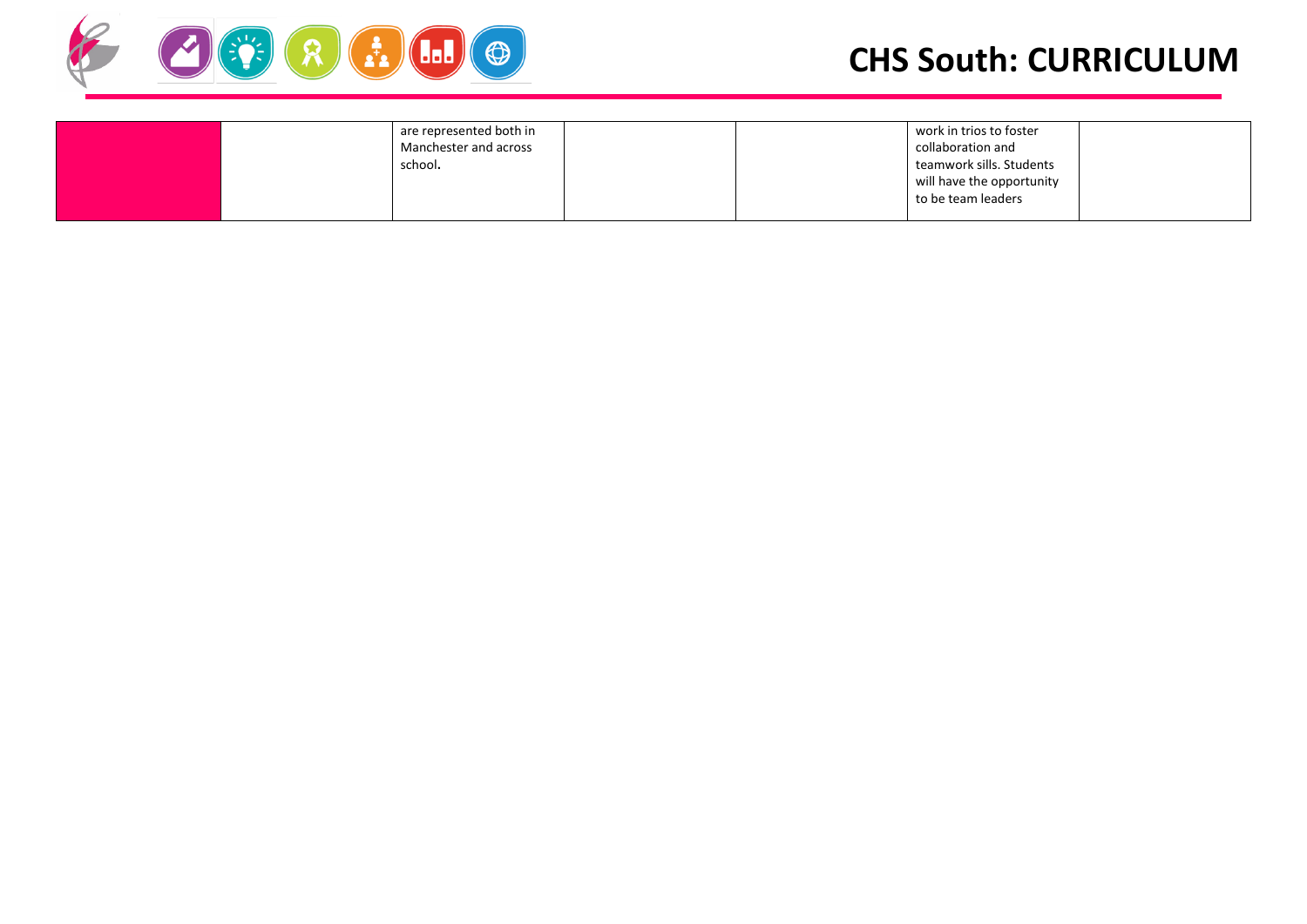

| <b>Year Group</b>                     | 8                                                                                                                                                                                                                                                                                                                                                                                                                                                                                                                                                                                                                                                                                                                                           |                                                                                                                                                                                                       |                                                                                                                                                              |                                                                                                                                                                                                                                                                                                                                                                                                                                                                                                                                                                   |                                                                                                                                                                                  |                                                                                                                                                                                                                                                  |
|---------------------------------------|---------------------------------------------------------------------------------------------------------------------------------------------------------------------------------------------------------------------------------------------------------------------------------------------------------------------------------------------------------------------------------------------------------------------------------------------------------------------------------------------------------------------------------------------------------------------------------------------------------------------------------------------------------------------------------------------------------------------------------------------|-------------------------------------------------------------------------------------------------------------------------------------------------------------------------------------------------------|--------------------------------------------------------------------------------------------------------------------------------------------------------------|-------------------------------------------------------------------------------------------------------------------------------------------------------------------------------------------------------------------------------------------------------------------------------------------------------------------------------------------------------------------------------------------------------------------------------------------------------------------------------------------------------------------------------------------------------------------|----------------------------------------------------------------------------------------------------------------------------------------------------------------------------------|--------------------------------------------------------------------------------------------------------------------------------------------------------------------------------------------------------------------------------------------------|
| <b>Rationale/</b><br><b>Narrative</b> | From questioning our roots in Year 7, we aim to establish our roots in Year 8 by branching into History that has shaped our world and<br>Europe in order to understand how it has arrived today. All students will have the opportunity to use historical evidence to construct<br>opinions and learn to respectfully engage with other arguments whilst using a range of key terminology to examine how historians<br>convey their arguments. Year 8 history is purposefully vibrant and creative in order to create pro-active citizens who do not want to<br>repeat the mistakes of the past.<br>Over the course of the year, students will investigate how Manchester was pivotal in the Industrial Revolution, Slave Trade and British |                                                                                                                                                                                                       |                                                                                                                                                              |                                                                                                                                                                                                                                                                                                                                                                                                                                                                                                                                                                   |                                                                                                                                                                                  |                                                                                                                                                                                                                                                  |
|                                       | Bomb and Civil Rights Movement.                                                                                                                                                                                                                                                                                                                                                                                                                                                                                                                                                                                                                                                                                                             |                                                                                                                                                                                                       |                                                                                                                                                              | Empire using historiography such as sources and interpretations to identify the positives and negatives of King Cotton and analysing<br>whether the British Empire should be glorified. From this, students explore the 20 <sup>th</sup> Century, linking their knowledge from Autumn<br>term through Spring as we understand the role of the British Empire in the First World War. We also examine the role of women<br>throughout this period, whilst also analysing the significance of critical and cataclysmic events such as the development of the Atomic |                                                                                                                                                                                  |                                                                                                                                                                                                                                                  |
|                                       | <b>Autumn 1</b>                                                                                                                                                                                                                                                                                                                                                                                                                                                                                                                                                                                                                                                                                                                             | <b>Autumn 2</b>                                                                                                                                                                                       | <b>Spring 1</b>                                                                                                                                              | <b>Spring 2</b>                                                                                                                                                                                                                                                                                                                                                                                                                                                                                                                                                   | <b>Summer 1</b>                                                                                                                                                                  | <b>Summer 2</b>                                                                                                                                                                                                                                  |
| <b>KNOWLEDGE</b>                      | Why was Manchester<br>nicknamed<br>Cottonopolis?<br>Industrial<br>$\bullet$<br>Revolution<br>Industrialisation<br>$\bullet$<br>of Manchester<br>Domestic System<br>$\bullet$<br>Conditions in<br>Factories<br>Slave Trade                                                                                                                                                                                                                                                                                                                                                                                                                                                                                                                   | What was Manchester's<br>role in the British<br>Empire?<br>Abolition of<br>Slavery<br><b>British Empire</b><br>$\bullet$<br><b>British Empire</b><br>Impact<br>India and the<br><b>British Empire</b> | Why did the World change<br>between 1914-39?<br>Causes of War<br>Trenches and<br>Censorship<br>Role of Empire<br>Soldiers<br>Armistice and<br>End of the War | How and why did the<br>Second World War<br>begin?<br>Rise of the<br>$\bullet$<br><b>Fascists</b><br>Hitler's Germany<br>Appeasement                                                                                                                                                                                                                                                                                                                                                                                                                               | What was the<br>experience of World<br>War Two?<br><b>Dunkirk</b><br>D-Day<br>Life in<br>Concentration<br>Camps<br>Holocaust<br>Atomic Bomb<br>Life in 1960's                    | How did civil rights<br>develop after 1945?<br>Treatment of<br>$\bullet$<br><b>Black Americans</b><br>Women's rights<br>$\bullet$<br>Peaceful Protest<br>$\bullet$<br>Using<br>Representations<br>Civil Rights in<br>$\bullet$<br><b>Britain</b> |
| <b>SKILLS</b>                         | <b>INFERENCE</b><br>Understand how<br>different types of<br>sources are used to<br>learn about history.<br>Use evidence to make<br>$\bullet$<br>supported inferences                                                                                                                                                                                                                                                                                                                                                                                                                                                                                                                                                                        | <b>INTERPRETATION</b><br>Independently begin<br>to select and organise<br>information including<br>statistics, people and<br>place names, events<br>and dates                                         | CAUSATION<br>Extend chronological<br>$\bullet$<br>knowledge<br>$\bullet$<br>Identify causes,<br>events and<br>consequences                                   | SIGNIFICANCE<br>Understand what<br>$\bullet$<br>makes something<br>significant<br>Explain how different<br>$\bullet$<br>perspectives of<br>significance change                                                                                                                                                                                                                                                                                                                                                                                                    | <b>INTERPRETATION &amp;</b><br>REPRESENTATION<br>Use historical terms<br>$\bullet$<br>and explaining<br>phrases to develop<br>answers<br>Examine different<br>events and explain | <b>CHANGE AND CONTINUITY</b><br>Analyse how views of<br><b>Black Americans</b><br>changed as well as<br>how their protests<br>were shown                                                                                                         |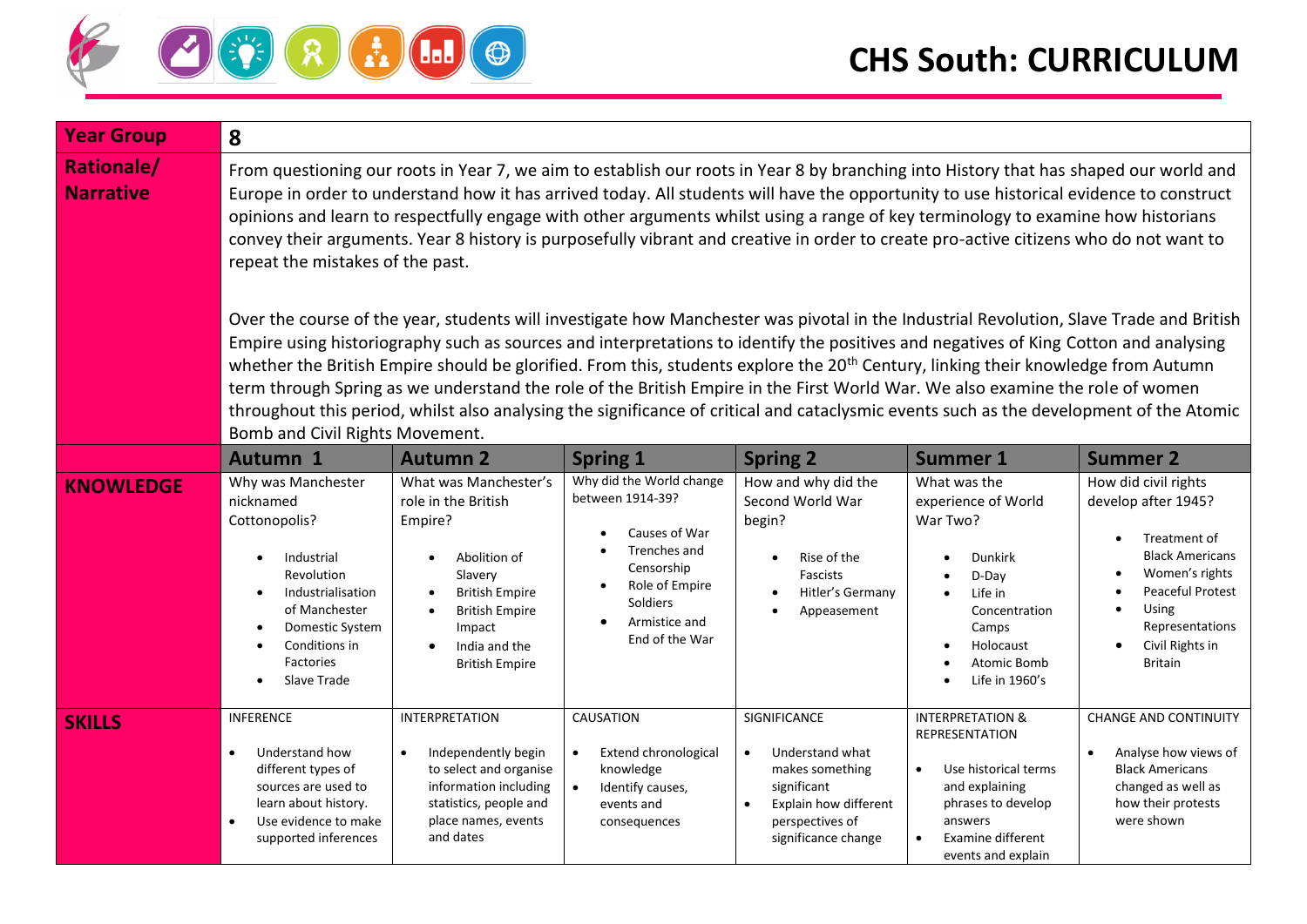

|                                         | Develop explanations<br>$\bullet$<br>of written work<br>including how to<br>organise writing                                                                                                                                                                                                                                                                      | Question the utility of<br>$\bullet$<br>evidence and how<br>this can shape our<br>view of history.                                                                                                                                                                                                                                                                                                                                                                                             | Explain how some<br>$\bullet$<br>causes are greater<br>than others<br>Remember and use<br>$\bullet$<br>specific evidence such<br>as statistics, place<br>names, events &<br>dates                                                                                                                                                                                                                                                                                         | depending on how<br>you're affected<br>$\bullet$<br>Use specific evidence<br>such as statistics,<br>place names, events<br>& dates to formulate<br>opinion<br>$\bullet$                                                                                                                                                                                                                                                                             | why people view the<br>Civil Rights movement<br>differently<br>Use specific evidence<br>$\bullet$<br>such as statistics,<br>place names, events<br>& dates to formulate<br>opinion                                                                                                                                                                                                                                                                                                            | Identify significant<br>$\bullet$<br>events to form<br>evaluation<br>Use specific evidence such<br>as statistics, place names,<br>events & dates and<br>historical terms such as<br>change, continuity,<br>progression and regression                                                                                                                                                                                                  |
|-----------------------------------------|-------------------------------------------------------------------------------------------------------------------------------------------------------------------------------------------------------------------------------------------------------------------------------------------------------------------------------------------------------------------|------------------------------------------------------------------------------------------------------------------------------------------------------------------------------------------------------------------------------------------------------------------------------------------------------------------------------------------------------------------------------------------------------------------------------------------------------------------------------------------------|---------------------------------------------------------------------------------------------------------------------------------------------------------------------------------------------------------------------------------------------------------------------------------------------------------------------------------------------------------------------------------------------------------------------------------------------------------------------------|-----------------------------------------------------------------------------------------------------------------------------------------------------------------------------------------------------------------------------------------------------------------------------------------------------------------------------------------------------------------------------------------------------------------------------------------------------|-----------------------------------------------------------------------------------------------------------------------------------------------------------------------------------------------------------------------------------------------------------------------------------------------------------------------------------------------------------------------------------------------------------------------------------------------------------------------------------------------|----------------------------------------------------------------------------------------------------------------------------------------------------------------------------------------------------------------------------------------------------------------------------------------------------------------------------------------------------------------------------------------------------------------------------------------|
| <b>ASSESSMENTS</b>                      | <b>Marking Point 1: Enquiry</b><br>on conditions in factories                                                                                                                                                                                                                                                                                                     | <b>Marking Point 2: Progress</b><br>Test<br>Marking Point 3: Why did<br>Britain want an empire?                                                                                                                                                                                                                                                                                                                                                                                                | Marking Point 1: Why did<br>the First World War begin?                                                                                                                                                                                                                                                                                                                                                                                                                    | <b>Marking Point 2: Progress</b><br>Test<br><b>Marking Point 3:</b><br>Appeasement                                                                                                                                                                                                                                                                                                                                                                  | <b>Marking Point 1:</b><br>Importance of the<br>Holocaust                                                                                                                                                                                                                                                                                                                                                                                                                                     | <b>Marking Point 2: Progress</b><br>Test<br><b>Marking Point 3: Civil</b><br>Rights                                                                                                                                                                                                                                                                                                                                                    |
| <b>HOME</b><br><b>LEARNING</b>          | Home Learning Knowledge<br><b>Recall Quiz on TEAMS</b>                                                                                                                                                                                                                                                                                                            | Home Learning Knowledge<br>Recall Quiz on TEAMS                                                                                                                                                                                                                                                                                                                                                                                                                                                | Home Learning Knowledge<br><b>Recall Quiz on TEAMS</b>                                                                                                                                                                                                                                                                                                                                                                                                                    | Home Learning Knowledge<br><b>Recall Quiz on TEAMS</b>                                                                                                                                                                                                                                                                                                                                                                                              | Home Learning Knowledge<br><b>Recall Quiz on TEAMS</b>                                                                                                                                                                                                                                                                                                                                                                                                                                        | Home Learning Knowledge<br>Recall Quiz on TEAMS                                                                                                                                                                                                                                                                                                                                                                                        |
| <b>READING,</b><br><b>WRITING, TALK</b> | Reading: Inference and<br>synthesising. Students<br>merge new information<br>with prior knowledge to<br>form opinion.<br>Writing: Using the<br>language for inference.<br>How to make supported<br>inferences using 'This<br>suggests that' and using<br>phrases to examining<br>utility<br>Talk: Feedback trios to<br>peer critique work using<br>talk protocols | Reading: Developing<br>empathy. Annotating<br>emotional connections as<br>we read. Writing thoughts<br>can be a valuable source of<br>insight.<br><b>EMPATHISE</b><br>Writing: Focus on<br>explanations using<br>modelling. Students will be<br>explicitly taught to use<br>statistics, people and place<br>names and dates in their<br>work alongside explaining<br>phrases.<br><b>Talk:</b> Further the work of<br>Talk Trios from Autumn 1<br>by students creating own<br>criteria for work | Reading: Students may not<br>have any prior knowledge<br>of a topic. Discuss our<br>opinions as a class. Use<br>written passages as clues<br>that students can explore.<br>Begin to synthesise<br>information so that<br>students can merge new<br>knowledge with prior<br>knowledge.<br><b>RM OPINION</b><br>Writing: Modelling how to<br>plan a written answer.<br>Focus on being able to<br>logically link one event to<br>another through use of<br>connecting words. | Reading: Break down<br>information to encourage<br>independent reading such<br>as highlighting statistics,<br>people, places, events and<br>dates<br>Break Down<br><b>INFORMATION</b><br>Writing: Focus on using<br>historical language to<br>describe change. Use of<br>peer assessment to see<br>other examples.<br>Talk: Physical<br>communication. Changing<br>the pitch, tone and pace of<br>voice depending on what is<br>being communicated. | Reading: Relate to<br>student's own experience.<br>Text to world:<br>1.<br>Give students the<br>basic information<br>about the reading.<br>2.<br>Ask them to list all the<br>ways this is relevant<br>to what they know<br>about the world.<br>Share with the class.<br>RELATE TO OI<br><b>Writing: Examining writing</b><br>for a purpose and how<br>representations can<br>portray events differently.<br><b>Communication:</b><br>Linguistic skills in group<br>work and class discussion. | <b>Reading: Encouraging</b><br>readers to ask questions<br>throughout a text.<br>Understanding<br>representations using<br>historical knowledge,<br>inferencing and accuracy.<br><b>ASK QUESTIONS</b><br>Writing: Focus on SPaG.<br>Students will be<br>encouraged to write in full<br>sentences, highlight key<br>words and use<br>dictionaries.<br><b>Communication:</b><br>Linguistic skills in group<br>work and class discussion. |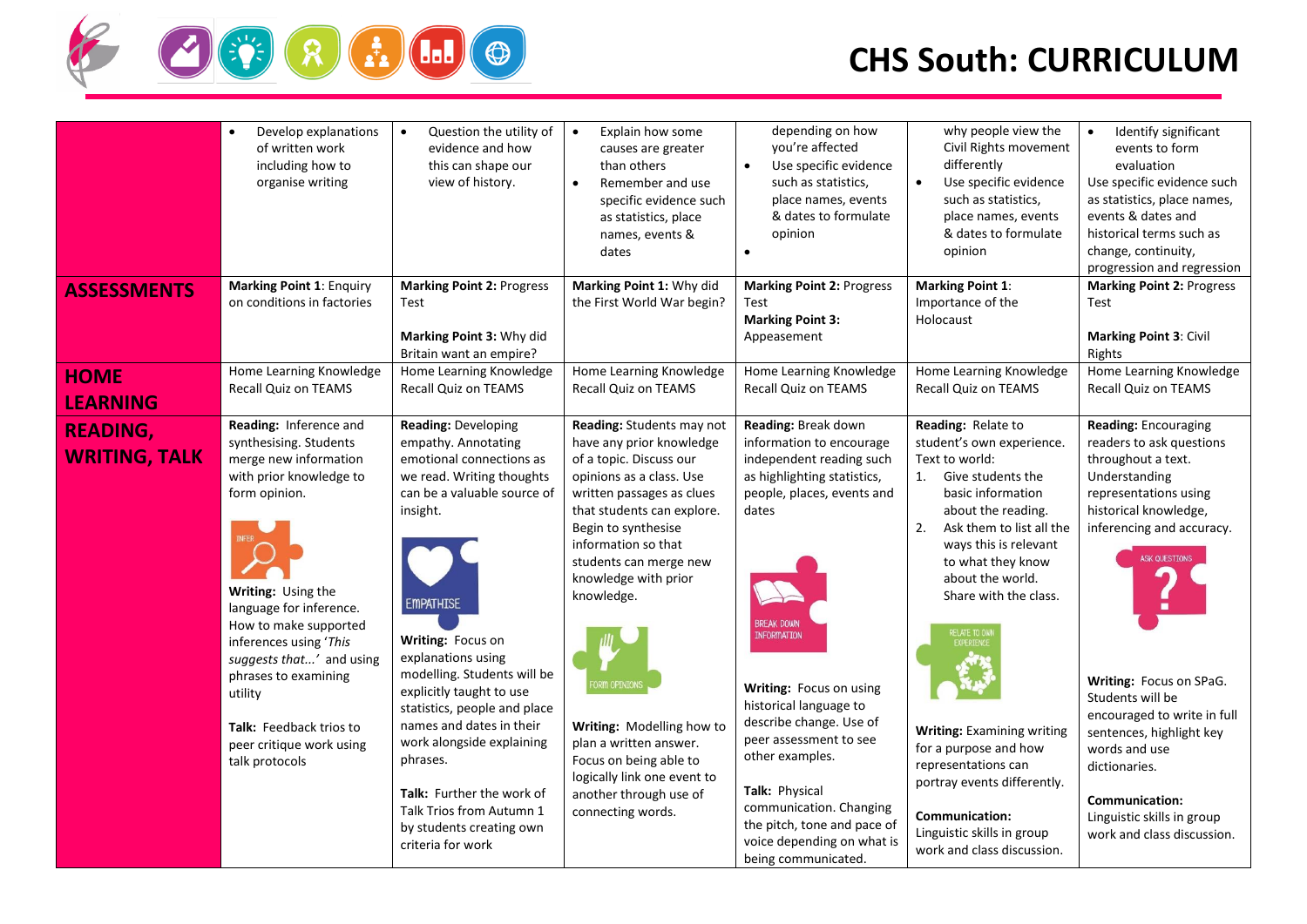

| <b>TIER 3 VOCAB</b>              | Revolution, Industry,<br>Cottonopolis, Domestic<br>System, Textile, Bobbin,<br>Slave, Evidence, Utility,<br>Inference, Mill, Middle                                                                                                                                                                                                                                                                                                                                                                                                                                                          | Abolition, Plantation,<br>Rebellion, Cash Crop,<br>Colony, Empire, Mutiny,<br>Sepoy, Native, Imperial,<br>Mughal, Viceroy,                                                                                                                                                                                                                                                                                                                                                                                                                                                                                                                                                                              | <b>Talk: Emotional</b><br>communication. Making<br>eye contact with peers<br>when speaking, including<br>others in discussions.<br>Militarism, Alliances,<br>Imperialism, Nationalism,<br>Stalemate, Propaganda,<br>Censorship, Conscription,<br>Armistice, Triple Alliance,                                                                                                                                                                                           | Treaty, Democracy,<br>Dictatorship, Fascism,<br>Economic Depression,<br>Lebensraum,<br>Appeasement,                                                                                                                                                                                                                                                                                                                                                                                                                                                                                                                                                          | Ensuring that only precise,<br>relevant language is used.<br>Feminism, Equality,<br>Prejudice, Gender,<br>Representation, Protest,<br>Hostility, Subculture,<br>Counterculture, Boom,                                                                                                                                                                                                                                                                                                                                                                            | Ensuring that only precise,<br>relevant language is used.<br>Civil Rights, Discrimination,<br>Black Power, Significance,<br>Jim Crow, Lynching,<br>Hierarchy, Change,<br>Continuity, Ku Klux Klan,                                                                                                                                                                                                                                                                                                                                                                                                                                                                  |
|----------------------------------|----------------------------------------------------------------------------------------------------------------------------------------------------------------------------------------------------------------------------------------------------------------------------------------------------------------------------------------------------------------------------------------------------------------------------------------------------------------------------------------------------------------------------------------------------------------------------------------------|---------------------------------------------------------------------------------------------------------------------------------------------------------------------------------------------------------------------------------------------------------------------------------------------------------------------------------------------------------------------------------------------------------------------------------------------------------------------------------------------------------------------------------------------------------------------------------------------------------------------------------------------------------------------------------------------------------|------------------------------------------------------------------------------------------------------------------------------------------------------------------------------------------------------------------------------------------------------------------------------------------------------------------------------------------------------------------------------------------------------------------------------------------------------------------------|--------------------------------------------------------------------------------------------------------------------------------------------------------------------------------------------------------------------------------------------------------------------------------------------------------------------------------------------------------------------------------------------------------------------------------------------------------------------------------------------------------------------------------------------------------------------------------------------------------------------------------------------------------------|------------------------------------------------------------------------------------------------------------------------------------------------------------------------------------------------------------------------------------------------------------------------------------------------------------------------------------------------------------------------------------------------------------------------------------------------------------------------------------------------------------------------------------------------------------------|---------------------------------------------------------------------------------------------------------------------------------------------------------------------------------------------------------------------------------------------------------------------------------------------------------------------------------------------------------------------------------------------------------------------------------------------------------------------------------------------------------------------------------------------------------------------------------------------------------------------------------------------------------------------|
|                                  | Passage, Trade Triangle,<br>Source                                                                                                                                                                                                                                                                                                                                                                                                                                                                                                                                                           | Interpretation                                                                                                                                                                                                                                                                                                                                                                                                                                                                                                                                                                                                                                                                                          | Triple Entente, Powder Keg                                                                                                                                                                                                                                                                                                                                                                                                                                             | Propaganda, Atomic<br>Bomb, Liberation,<br>Significance                                                                                                                                                                                                                                                                                                                                                                                                                                                                                                                                                                                                      | <b>Bust</b>                                                                                                                                                                                                                                                                                                                                                                                                                                                                                                                                                      | Segregation, Black<br>Panthers                                                                                                                                                                                                                                                                                                                                                                                                                                                                                                                                                                                                                                      |
| PSPSMC,<br><b>BRITISH VALUES</b> | Personal: Developing<br>confidence in RWCN<br>Social: Empathy - How<br>have different<br>communities faced<br>struggles?<br><b>Cultural: What was</b><br>Manchester's role in<br>Industry?<br><b>Moral: Values of different</b><br>communities<br><b>British Values: Why is</b><br>Manchester significant?<br>What makes cities<br>significant in the world?<br>How does our role in this<br>city impact others across<br>the world?<br>Restore: Establish clear<br>routines, use of new<br>seating plans, clearly talk<br>through expectations, re-<br>establish school as a safe<br>place. | Personal: Developing<br>confidence in RWCN<br>Social: Empathy - What<br>was Britain's role in the<br>Slave Trade?<br><b>Cultural: How did</b><br>Manchester impact the<br>Slave Trade?<br>Moral: How was Slavery<br>abolished?<br><b>British Values: How was</b><br>the slave trade affect<br>migration in Britain? Does<br>slavery still exist? What are<br>the problems with the<br>Empire? Why do some<br>politicians glorify the<br><b>British Empire?</b><br>Restore: Take enjoyment<br>from learning about the<br>City around us and it's<br>place in History. Thinking<br>about the mental health of<br>people affected that<br>wouldn't have been talked<br>about or understood at the<br>time. | Personal: Developing<br>confidence in RWCN<br>Social: Why did different<br>countries have a role in<br>starting the First World<br>War?<br>Moral & Spiritual: Why<br>should the Great War be<br>remembered?<br><b>British Values: What can</b><br>we learn from the Great<br>War? Why is it relevant<br>today?<br>Restore: Empower<br>students to take on<br>difficult sources and<br>interpretations and to link<br>together the events seeing<br>threads throughout. | Personal: Developing<br>confidence in RWCN<br>Social: Empathy - How<br>have different<br>communities faced<br>struggles?<br><b>Cultural: What was</b><br>Manchester's role in<br>Industry?<br>Moral & Spiritual: Can the<br>bombing of Hiroshima and<br>Nagasaki be justified?<br><b>British Values: Should we</b><br>use weapons of mass<br>destruction? Are women<br>every truly equal?<br><b>Restore:</b> Enjoy learning<br>hugely relevant and<br>impactful History that<br>shapes the world we live<br>in, a lot of which is modern<br>enough to bring people<br>together to share stories<br>of when grandparents etc<br>remember things<br>happening. | Personal: Developing<br>confidence in RWCN<br>Social: Empathy - How<br>have different<br>communities faced<br>struggles?<br><b>Cultural: What was</b><br>Manchester's role in<br>Industry?<br>Moral & Spiritual: How are<br>Civil Rights represented in<br>media?<br>British Values: Why do we<br>still protest today? Do<br>subcultures still exist?<br>Have we truly won our civil<br>rights?<br>Restore: As empowered<br>young people together,<br>students can be the good<br>in their communities, a<br>group that is no longer<br>silent, but listened to. | Personal: Developing<br>confidence in RWCN<br>Social: How do different<br>communities face<br>struggles for Civil Rights?<br><b>Cultural: What are the</b><br>consequences of the Civil<br>Rights Movement in 2016?<br>Moral & Spiritual: How do<br>Civil Rights affect us?<br><b>British Values: How has</b><br>the law incorporated Civil<br>Rights? Is everyone equal?<br>Do some communities still<br>witness prejudice? What<br>can we do to promote an<br>equal society?<br>Restore: Recognise that<br>the people who made the<br>change were just everyday<br>normal people and that<br>with courage and<br>community we can create<br>real positive change. |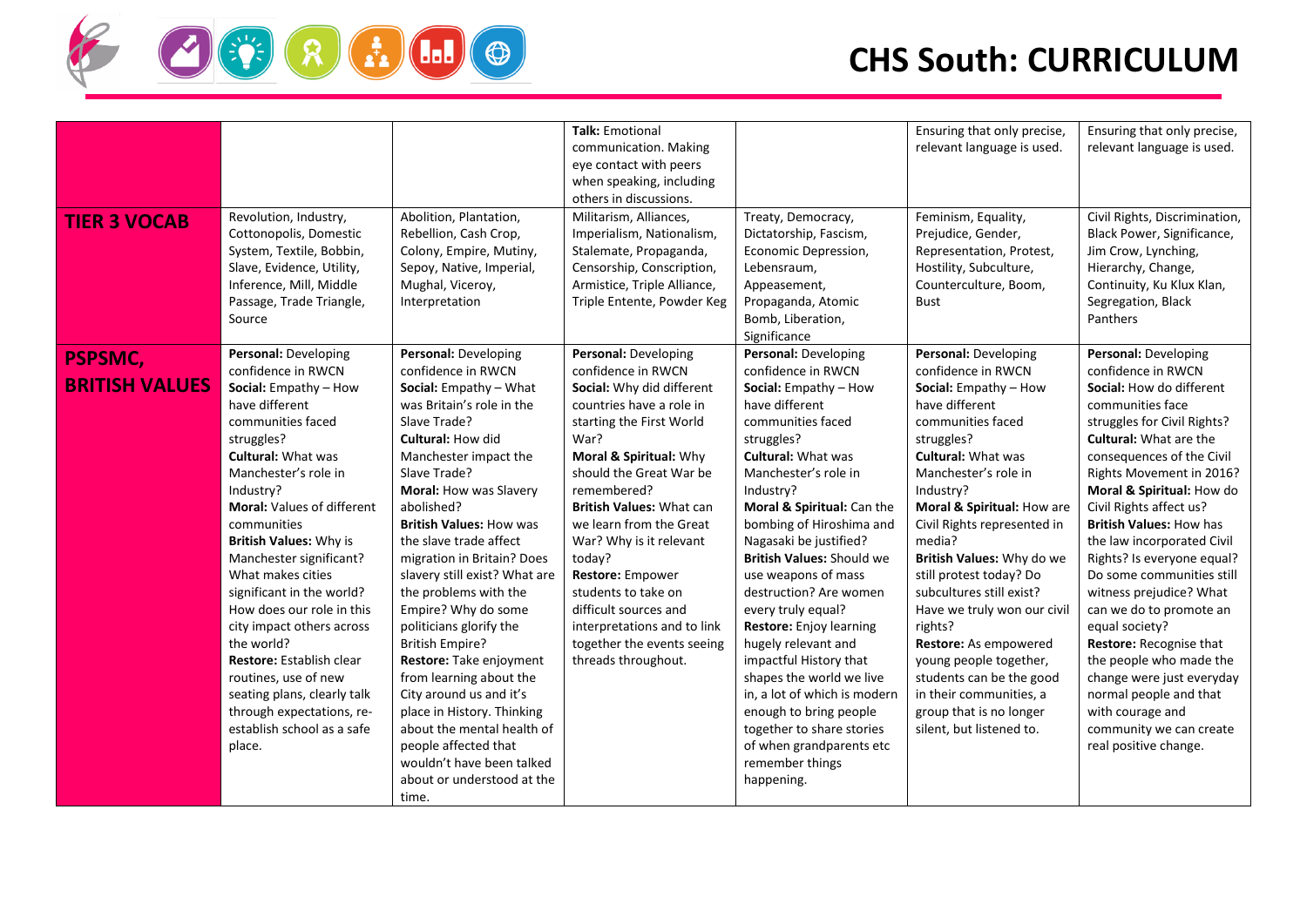

| <b>Year Group</b>                     | 9                                                                                                                                                                                                                                                                                                                                                                                                                                                                                                                                                                                                                                                                                                                                                                                                                                                                                                                                                                                                                                                                                                                                                                                                                                                                                                                                                                                                                                                                                                                                                                                                                                            |                                                                                                                                                                       |                                                                                                                                                                                        |                                                                                                                                                                             |                                                                                                                                                                                                       |                                                                                                                                                                                                                           |  |
|---------------------------------------|----------------------------------------------------------------------------------------------------------------------------------------------------------------------------------------------------------------------------------------------------------------------------------------------------------------------------------------------------------------------------------------------------------------------------------------------------------------------------------------------------------------------------------------------------------------------------------------------------------------------------------------------------------------------------------------------------------------------------------------------------------------------------------------------------------------------------------------------------------------------------------------------------------------------------------------------------------------------------------------------------------------------------------------------------------------------------------------------------------------------------------------------------------------------------------------------------------------------------------------------------------------------------------------------------------------------------------------------------------------------------------------------------------------------------------------------------------------------------------------------------------------------------------------------------------------------------------------------------------------------------------------------|-----------------------------------------------------------------------------------------------------------------------------------------------------------------------|----------------------------------------------------------------------------------------------------------------------------------------------------------------------------------------|-----------------------------------------------------------------------------------------------------------------------------------------------------------------------------|-------------------------------------------------------------------------------------------------------------------------------------------------------------------------------------------------------|---------------------------------------------------------------------------------------------------------------------------------------------------------------------------------------------------------------------------|--|
| <b>Rationale/</b><br><b>Narrative</b> | By Year 9, students have opted to deepen and develop their understanding of History; we will build on their grounding from Year 7 and 8<br>preparing and nurturing students and their aspirations in order to give them the foundation they will need to be successful at GCSE. We<br>aim to explore medicine thematically taking time to understand how causes of illness, treatments and prevention were different<br>through the Medieval Era, Renaissance, Industrial Period and Modern Era. Students will draw upon their chronological understanding<br>from Year 7 in order to firmly place events in time whilst investigating how factors such as the Government, War, Individuals and Church<br>all shaped society and in some respects - hindered progress. This is a fantastic opportunity for students to unpick new eras and<br>challenge misconceptions that the past was always dirty.<br>It is important that our students grow in Year 9 and take responsibility for their learning. They will understand the characteristics of a<br>flourishing student of GCSE History and will learn to work independently both in lesson and at home, using revision as a tool to fill in<br>their own personal learning gaps whilst practising note taking, reading, and writing essays. Students will mature and grow enormously<br>across the year as they take strives to become better learners, making decisions about how they learn whilst realising that every learner<br>is different. This foundation will enable them to blossom into Year 10 as the course changes and we begin to analyse more challenging<br>concepts. |                                                                                                                                                                       |                                                                                                                                                                                        |                                                                                                                                                                             |                                                                                                                                                                                                       |                                                                                                                                                                                                                           |  |
|                                       | <b>Autumn 1</b>                                                                                                                                                                                                                                                                                                                                                                                                                                                                                                                                                                                                                                                                                                                                                                                                                                                                                                                                                                                                                                                                                                                                                                                                                                                                                                                                                                                                                                                                                                                                                                                                                              | <b>Autumn 2</b>                                                                                                                                                       | <b>Spring 1</b>                                                                                                                                                                        | <b>Spring 2</b>                                                                                                                                                             | <b>Summer 1</b>                                                                                                                                                                                       | <b>Summer 2</b>                                                                                                                                                                                                           |  |
| <b>KNOWLEDGE</b>                      | <b>Medieval 1250-1500</b><br>Causes of disease throughout<br>time.<br>Treatment and prevention<br>throughout period.<br>Case Study:<br>The Black Death                                                                                                                                                                                                                                                                                                                                                                                                                                                                                                                                                                                                                                                                                                                                                                                                                                                                                                                                                                                                                                                                                                                                                                                                                                                                                                                                                                                                                                                                                       | Renaissance 1500-1750<br>Causes of disease throughout<br>time.<br>Treatment and prevention<br>throughout period.<br>Case Study:<br>William Harvey<br>The Great Plague | Industrial 1750-1900<br>Causes of disease<br>throughout time.<br>Treatment and prevention<br>throughout period.<br><b>Case Study:</b><br>John Snow and Cholera<br><b>Edward Jenner</b> | Modern 1900-now<br>Causes of disease<br>throughout time.<br>Treatment and prevention<br>throughout period.<br><b>Case Study:</b><br><b>Alexander Fleming</b><br>Lung Cancer | Medicine on the<br><b>Western Front:</b><br>The Trench<br>System<br>The British<br>Sector<br>Conditions in<br>the trenches<br>Medical<br>$\bullet$<br>Progress<br>Treatment<br>Chain of<br>Evacuation | Key Topic 1: Weimar<br>Republic 1918-1939:<br>Weimar Republic<br>Origins<br>Weaknesses of<br>the Weimar<br>Republic<br>Treaty of<br>$\bullet$<br>Versailles<br>Political<br>Problems<br>Economic<br>$\bullet$<br>Problems |  |
| <b>SKILLS</b>                         | History skills and concepts:<br>Causation<br>$\bullet$                                                                                                                                                                                                                                                                                                                                                                                                                                                                                                                                                                                                                                                                                                                                                                                                                                                                                                                                                                                                                                                                                                                                                                                                                                                                                                                                                                                                                                                                                                                                                                                       | History skills and concepts:<br>Causation                                                                                                                             | History skills and concepts:<br>Causation                                                                                                                                              | History skills and concepts:<br>Causation<br>$\bullet$                                                                                                                      | History skills and<br>concepts:<br>$\bullet$<br>Enguiry                                                                                                                                               | History skills and concepts:<br>Causation                                                                                                                                                                                 |  |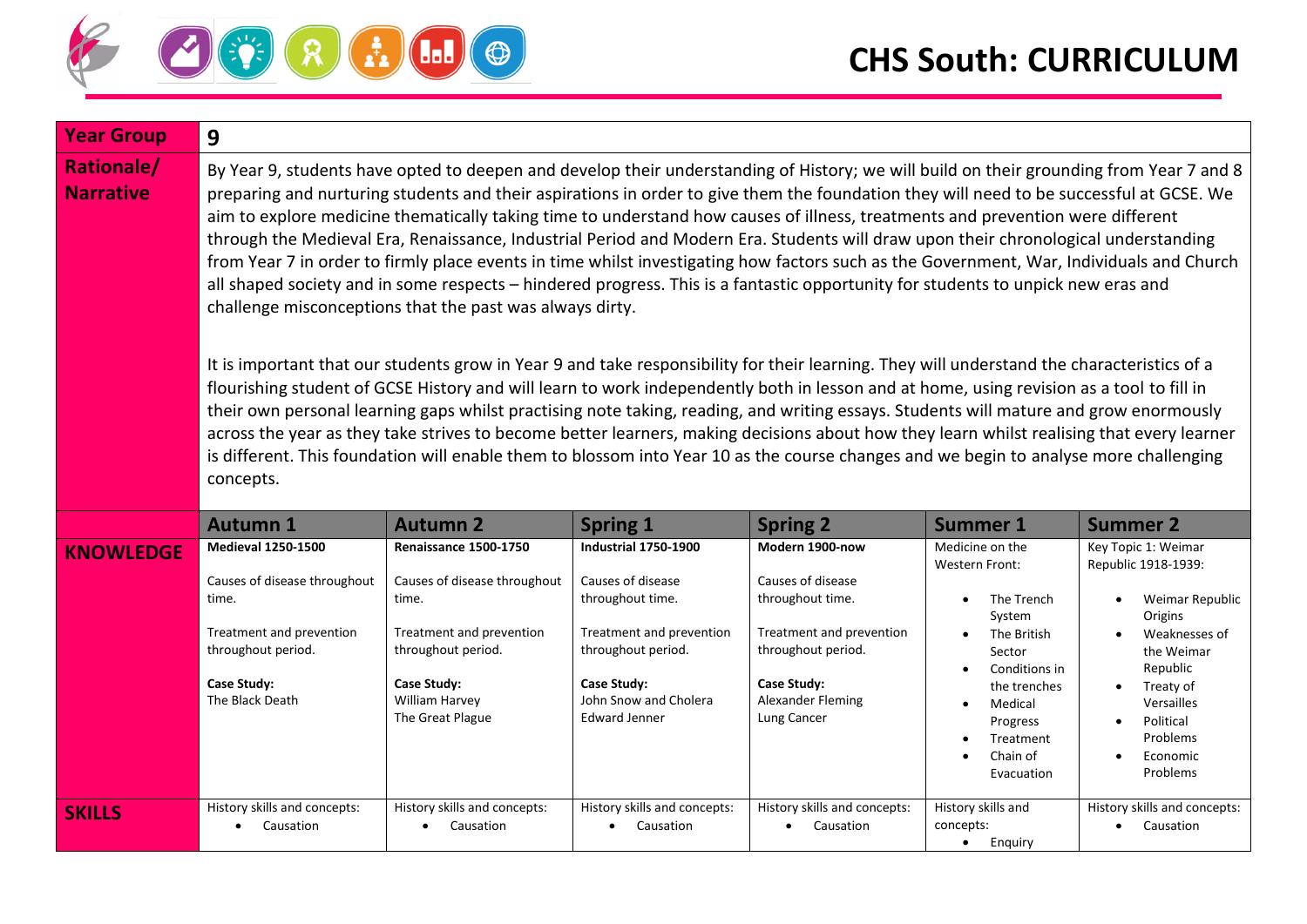

| <b>ASSESSMENTS</b>                                | Change and<br>$\bullet$<br>continuity<br>Significance<br>Communicating<br>knowledge<br>Learning Skills:<br>Demonstrate<br>Explain why<br>Evaluate<br>Make judgement<br>(AO1/AO2)<br><b>Marking Point 1:</b><br>Explain why there was limited<br>progress in the cause of<br>disease in the period c.1250<br>to c.1500 (12)<br><b>Marking Point 2:</b><br>Explain one way in which<br>ideas about the cause of<br>disease were similar in the<br>fourteenth and seventeenth<br>centuries.<br>(4). | Change and<br>$\bullet$<br>continuity<br>Significance<br>$\bullet$<br>Communicating<br>knowledge<br>Learning Skills:<br>Demonstrate<br>$\bullet$<br>Explain why<br>$\bullet$<br>Evaluate<br>$\bullet$<br>Make judgement<br>$\bullet$<br>(AO1/AO2)<br><b>Marking Point 3:</b><br>Progress Test | Change and<br>$\bullet$<br>continuity<br>Significance<br>$\bullet$<br>Communicating<br>knowledge<br>Learning Skills:<br>Demonstrate<br>$\bullet$<br>Explain why<br>Evaluate<br>Make judgement<br>$\bullet$<br>(AO1/AO2)<br><b>Marking Point 1:</b><br>"John Snow's discovery of<br>the causes of cholera led to<br>the biggest turning point in<br>medicine in the period<br>1700-1900" How far do you<br>agree with this statement? | Change and<br>$\bullet$<br>continuity<br>Significance<br>$\bullet$<br>Communicating<br>knowledge<br>Learning Skills:<br>Demonstrate<br>$\bullet$<br>Explain why<br>$\bullet$<br>Evaluate<br>$\bullet$<br>Make judgement<br>$\bullet$<br>(AO1/AO2)<br><b>Marking Point 2:</b><br>Progress Test<br><b>Marking Point 3:</b><br>Explain one way in which<br>the methods used by<br>doctors to diagnose illness<br>during the medieval period<br>(c1250-c1500) were<br>different from the methods<br>used during the modern<br>period (c1900-present). (4) | Utility<br>$\bullet$<br>Learning Skills:<br>Analyse<br>Evaluate<br>Make<br>judgements<br>(AO1/AO3)<br><b>Marking Point 1:</b><br>How useful are Sources<br>A and B for an enquiry<br>into the British Sector<br>of the Western Front?<br>(8) | Change and<br>$\bullet$<br>continuity<br>Significance<br>$\bullet$<br>Enquiry<br>Interpretation<br>and<br>Representation<br>Learning Skills:<br>Analyse<br>$\bullet$<br>Evaluate<br>Make<br>judgements<br>Explain<br>$\bullet$<br>(AO1, 2, 3 & 4)<br><b>Marking Point 2:</b><br>• Progress Test<br><b>Marking Point 3:</b><br><b>Explain why the Weimar</b><br>Republic faced problems in<br>the years 1919-1923 (12) |
|---------------------------------------------------|--------------------------------------------------------------------------------------------------------------------------------------------------------------------------------------------------------------------------------------------------------------------------------------------------------------------------------------------------------------------------------------------------------------------------------------------------------------------------------------------------|-----------------------------------------------------------------------------------------------------------------------------------------------------------------------------------------------------------------------------------------------------------------------------------------------|--------------------------------------------------------------------------------------------------------------------------------------------------------------------------------------------------------------------------------------------------------------------------------------------------------------------------------------------------------------------------------------------------------------------------------------|-------------------------------------------------------------------------------------------------------------------------------------------------------------------------------------------------------------------------------------------------------------------------------------------------------------------------------------------------------------------------------------------------------------------------------------------------------------------------------------------------------------------------------------------------------|----------------------------------------------------------------------------------------------------------------------------------------------------------------------------------------------------------------------------------------------|-----------------------------------------------------------------------------------------------------------------------------------------------------------------------------------------------------------------------------------------------------------------------------------------------------------------------------------------------------------------------------------------------------------------------|
| <b>HOME</b><br><b>LEARNING</b>                    | Home Learning Knowledge<br>Recall Quiz on TEAMS x2<br>1 Peer marked exam question                                                                                                                                                                                                                                                                                                                                                                                                                | Home Learning Knowledge<br>Recall Quiz on TEAMS x2<br>1 Peer marked exam question                                                                                                                                                                                                             | Home Learning Knowledge<br>Recall Quiz on TEAMS x2<br>1 Peer marked exam<br>question                                                                                                                                                                                                                                                                                                                                                 | Home Learning Knowledge<br>Recall Quiz on TEAMS x2<br>1 Peer marked exam<br>question                                                                                                                                                                                                                                                                                                                                                                                                                                                                  | Home Learning<br>Knowledge Recall Quiz<br>on TEAMS x2<br>1 Peer marked exam<br>question                                                                                                                                                      | Home Learning Knowledge<br>Recall Quiz on TEAMS x2<br>1 Peer marked exam<br>question                                                                                                                                                                                                                                                                                                                                  |
| <b>READING,</b><br><b>WRITING,</b><br><b>TALK</b> | Writing - Writing to explain;<br>essay planning; essay writing<br>(AO1/2)<br>Writing short answers                                                                                                                                                                                                                                                                                                                                                                                               | Writing - Extended writing;<br>essay planning; making<br>judgement. (AO1/2)<br>Reading - Use of key words.<br>Guided reading to break                                                                                                                                                         | Writing - Extended writing;<br>essay planning; making<br>judgement. (AO1/2) Writing<br>short answers (PEPE)                                                                                                                                                                                                                                                                                                                          | Writing - Organisation<br>using Cornell Notes; mind<br>maps; fact files. Extended<br>answer writing (AO1/2)                                                                                                                                                                                                                                                                                                                                                                                                                                           | Writing - Organizing an<br>enquiry piece of<br>writing. Supporting<br>statements using PEEL<br>structure.<br>Reading $-$                                                                                                                     | Writing - writing under<br>timed pressure.<br>Structuring answers.<br><b>Reading</b> - Use of emotive<br>vocabulary in relation to<br>Armistice/Dolchtoss                                                                                                                                                                                                                                                             |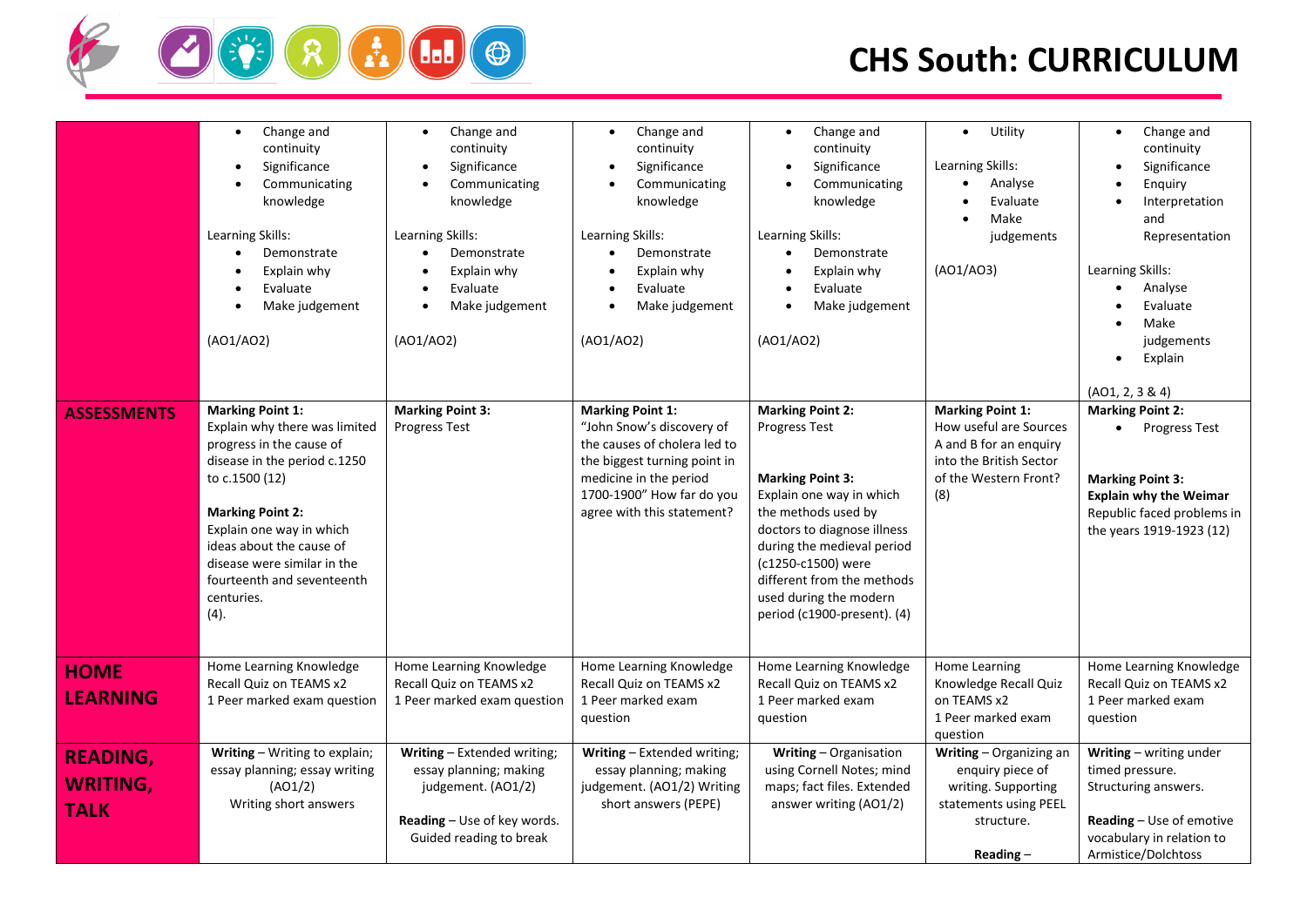

|                                            | Reading - Annotation whilst                                                                                                                                                                                                                                                                                                                                           | down long texts e.g., Impact                                                                                                                                                                                                                                                                                                                                             | Reading - Use of key                                                                                                                                                                                                                                                                                                                       | Reading - Use of key                                                                                                                                                                                                                                                                                                                                           | Linked pictures to text                                                                                                                                                                                                                                                                                                            |                                                                                                                                                                                                                                                                                                                                               |
|--------------------------------------------|-----------------------------------------------------------------------------------------------------------------------------------------------------------------------------------------------------------------------------------------------------------------------------------------------------------------------------------------------------------------------|--------------------------------------------------------------------------------------------------------------------------------------------------------------------------------------------------------------------------------------------------------------------------------------------------------------------------------------------------------------------------|--------------------------------------------------------------------------------------------------------------------------------------------------------------------------------------------------------------------------------------------------------------------------------------------------------------------------------------------|----------------------------------------------------------------------------------------------------------------------------------------------------------------------------------------------------------------------------------------------------------------------------------------------------------------------------------------------------------------|------------------------------------------------------------------------------------------------------------------------------------------------------------------------------------------------------------------------------------------------------------------------------------------------------------------------------------|-----------------------------------------------------------------------------------------------------------------------------------------------------------------------------------------------------------------------------------------------------------------------------------------------------------------------------------------------|
|                                            | reading to build inference<br>and SPED<br>Talk $-$ 'Exam questions out<br>loud, practicing responses<br>orally before writing                                                                                                                                                                                                                                         | of Science on medicine<br>Talk - Think, pair share,<br>factual recall tests<br><b>DRM OPINION</b>                                                                                                                                                                                                                                                                        | words. Guided reading to<br>break down long texts e.g.,<br>Impact of Science on<br>medicine<br>Talk - Significance debate:<br>Pasteur, Koch<br>Break Down<br><b>INFORMATION</b>                                                                                                                                                            | words. Using sources to<br>make judgements e.g. NHS.<br>Talk - Discussing extended<br>answers; think pair share<br>activities; factual recall<br>tests<br>ASK QUESTIONS                                                                                                                                                                                        | of Western Front<br>terrain. Matching maps<br>to reading.<br>VISUALISATIO<br>Talk - role play of $WW1$<br>doctors.                                                                                                                                                                                                                 | <b>EMPATHISE</b><br>Talk - breakdown of<br>Hitler's speeches into<br>physical, emotional,<br>cognitive & linguistic<br>strands.                                                                                                                                                                                                               |
| <b>TIER 3 VOCAB</b>                        | Progress, Regress,<br>Change, Continuity,<br>Middle Ages, Medieval,<br>Apothecary, Monastery                                                                                                                                                                                                                                                                          | Progress, Regress,<br>Change, Continuity,<br>Middle Ages, Medieval,<br>Renaissance,<br>Humanism, Healer,<br>Prevent, Printing Press, Royal<br>Society                                                                                                                                                                                                                    | Progress, Regress,<br>Change, Continuity,<br>Importance, Significance,<br>Healer, Prevent, Anesthetic,<br>Antiseptic,<br>Cholera, Cholera,<br>Inoculation, Vaccination,<br>Smallpox, Cowpox,<br>Industrial Revolution,                                                                                                                     | Black Death, William<br>Harvey, Great Plague,<br>Investigate, Penicillin,<br>Fleming, Lung Cancer,<br>Magic Bullet,<br>NHS, DNA                                                                                                                                                                                                                                | Terrain, Western Front,<br>Trench Warfare, Ypres,<br>Arras, Somme, RAMC,<br>FANY, Shellshock,<br>Trench foot, X-rays,<br>blood transfusion                                                                                                                                                                                         | Democratic, Mutiny,<br>Kaiser, Constitution,<br>Coalition, Reichstag,<br>Diktat, November<br>Criminals, Dolchtoss,<br>Treaty, Communism,<br>Spartacists, Hyperinflation                                                                                                                                                                       |
| PSPSMC,<br><b>BRITISH</b><br><b>VALUES</b> | Personal: Embed routines<br>and expectations for the start<br>of the new year.<br>Spiritual: Belief in the<br>supernatural. Emphasis on<br>religious beliefs.<br><b>Cultural:</b> Comparison of<br>cultures throughout time.<br>Influence of art and<br>literature. Use of these as<br>sources.<br><b>British Values: Tolerance of</b><br>faith and different beliefs | Personal: Act as a self-<br>manager by planning revision<br>for Progress Tests.<br>Spiritual: The role of the<br>Church/religion across time.<br><b>Cultural:</b> Science and<br>technology - microscope.<br>Use of artwork as source<br>materials.<br><b>British Values:</b><br>Tolerance of faith and<br>different beliefs throughout<br>time. Individual liberty, key | Personal: Learn skills of<br>reflection by reviewing<br>progress and acting on<br>outcomes.<br>Social: Government<br>involvement and<br>intervention on the public.<br><b>Cultural: Science and</b><br>technology - microscopes,<br>Pasteur, Koch, Germ<br>Theory, Evolution etc.<br><b>British Values: Democracy</b><br>- the role of the | Personal: Act as a self-<br>manager by planning<br>revision for Progress Tests.<br>Social: Government<br>intervention and legislation<br>that changed healthcare<br>and public health.<br><b>Cultural: Science and</b><br>technology - ways to detect<br>different illness and ways to<br>treat.<br>British Values: Rule of law -<br>affecting the development | Personal: develop as<br><b>Independent Enquirers</b><br>by identifying questions<br>to ask and issues to<br>explore from trench<br>source-material.<br><b>Moral:</b> remembrance<br>and treatment of<br>casualties in WW1. E.g.,<br>desertion and shell<br>shock.<br><b>British Values: legal</b><br>framework for the<br>army and | Personal: Organise time<br>and prioritise areas for<br>revision for end of year<br>PLC Test.<br>Social: Impact of social<br>political and economic<br>unrest on minorities.<br>Dangers of extremism.<br><b>British Values: Democracy</b><br>- The Weimar Constitution<br>and its weaknesses. Head<br>of State, Proportional<br>Representation |
|                                            |                                                                                                                                                                                                                                                                                                                                                                       |                                                                                                                                                                                                                                                                                                                                                                          |                                                                                                                                                                                                                                                                                                                                            | of preventative medicine.                                                                                                                                                                                                                                                                                                                                      |                                                                                                                                                                                                                                                                                                                                    |                                                                                                                                                                                                                                                                                                                                               |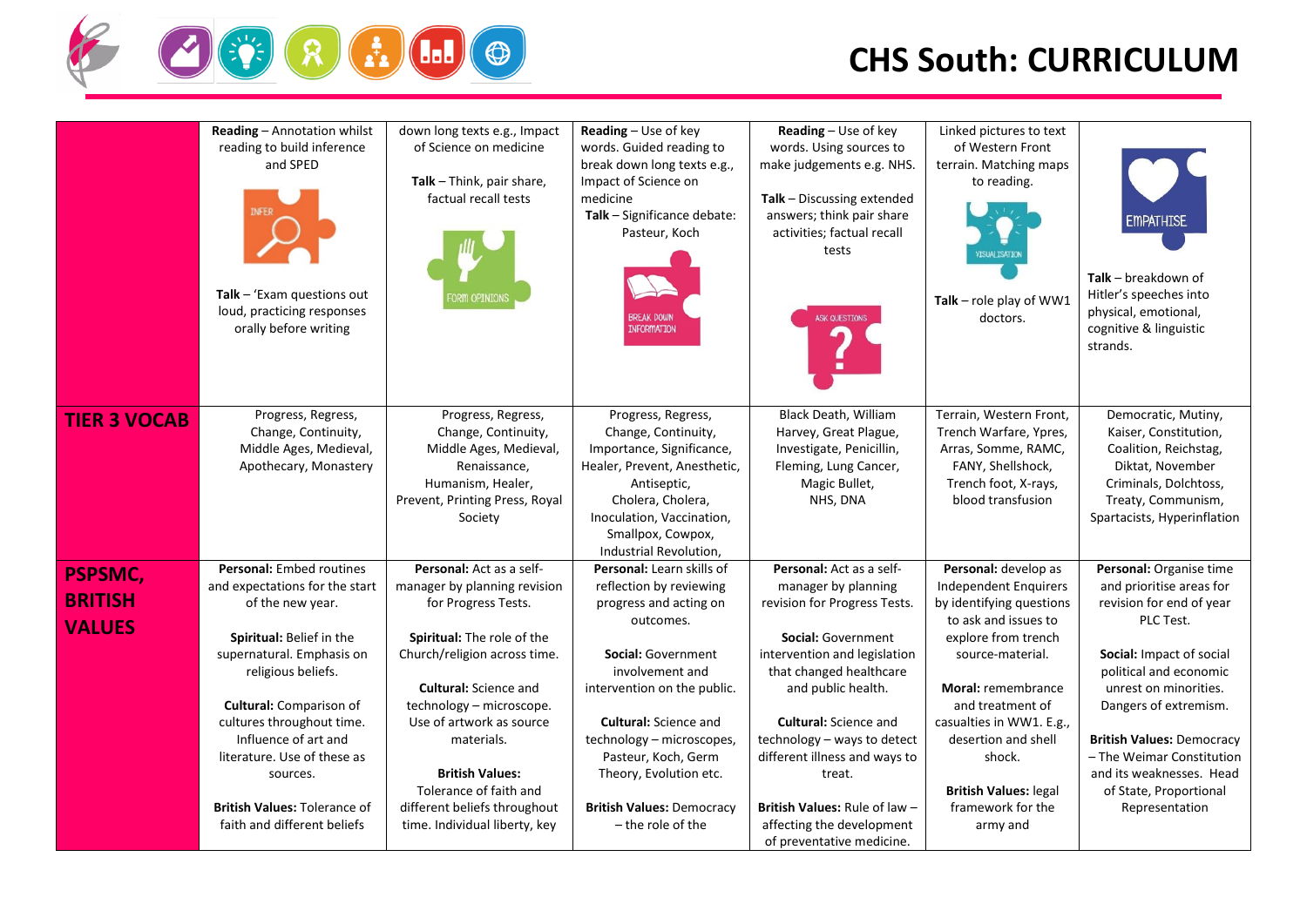

| looking at religion over time. | individuals that make a                                                                                                                                 | government and voting  | accountability to |  |
|--------------------------------|---------------------------------------------------------------------------------------------------------------------------------------------------------|------------------------|-------------------|--|
| Development of democracy.      | difference within medicine.<br>Spiritual: Judging and<br>comparing the role and<br>beliefs of religion e.g. The<br>Black Death and the Great<br>Plague. | laws on public health. | Parliament.       |  |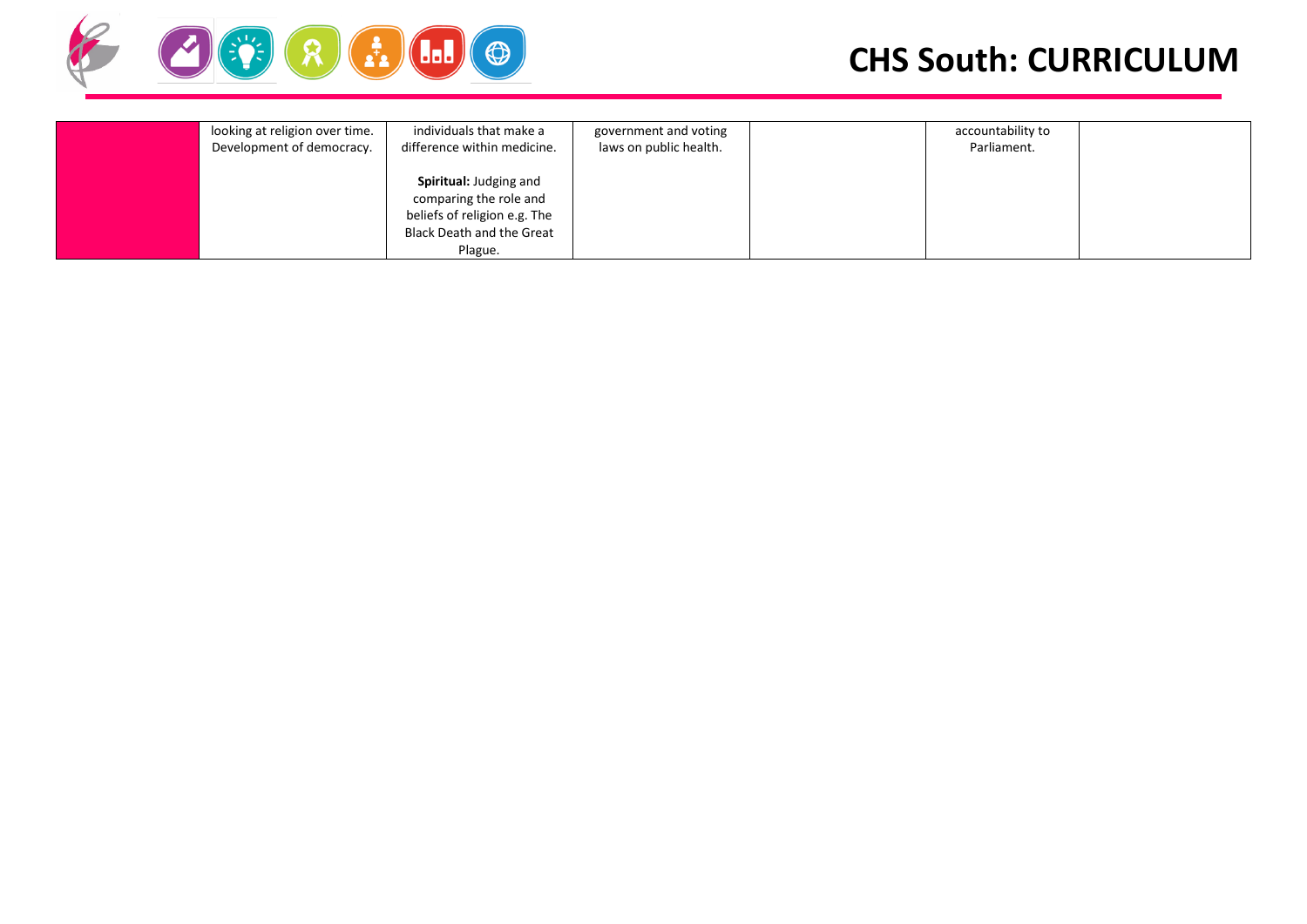

| <b>Year Group</b>                     | 10                                                                                                                                                                                                                                                                                                                                                                                                                                                                                                                                                                                                                                                                                                                                                                                                                                                                                                                                                                                               |                                                                                                                                                                                                                                                                                                                                        |                                                                                                                                                                                                                                                                                           |                                                                                                                                                                                                                                                        |                                                                                                                                                                                                                                                                     |                                                                                                                                                                                                                                             |
|---------------------------------------|--------------------------------------------------------------------------------------------------------------------------------------------------------------------------------------------------------------------------------------------------------------------------------------------------------------------------------------------------------------------------------------------------------------------------------------------------------------------------------------------------------------------------------------------------------------------------------------------------------------------------------------------------------------------------------------------------------------------------------------------------------------------------------------------------------------------------------------------------------------------------------------------------------------------------------------------------------------------------------------------------|----------------------------------------------------------------------------------------------------------------------------------------------------------------------------------------------------------------------------------------------------------------------------------------------------------------------------------------|-------------------------------------------------------------------------------------------------------------------------------------------------------------------------------------------------------------------------------------------------------------------------------------------|--------------------------------------------------------------------------------------------------------------------------------------------------------------------------------------------------------------------------------------------------------|---------------------------------------------------------------------------------------------------------------------------------------------------------------------------------------------------------------------------------------------------------------------|---------------------------------------------------------------------------------------------------------------------------------------------------------------------------------------------------------------------------------------------|
| <b>Rationale/</b><br><b>Narrative</b> | Year 10 History is exciting, political, and relevant; it is popular with students as they must think critically about how dictatorships<br>form, why an entire country was able to be indoctrinated, and how the fear of the atomic bomb alongside communism and capitalism<br>shaped an entire era. Through interesting lesson enquiries, discussion and debate students will be able to analyse interpretations<br>from History, never settling for a shallow response but continually pushing for a deeper explanation. By examining language and<br>tone, students will understand why history is always useful and how it can help us to understand the propaganda of the modern<br>world. It is by Year 10 that students blossom, drawing from the roots they made in Year 9 and in lower school to maturely construct<br>their opinions using a range of academic vocabulary. They know the world that they live in is complicated and are able to use their<br>knowledge to justify why. |                                                                                                                                                                                                                                                                                                                                        |                                                                                                                                                                                                                                                                                           |                                                                                                                                                                                                                                                        |                                                                                                                                                                                                                                                                     |                                                                                                                                                                                                                                             |
|                                       | <b>Autumn 1</b>                                                                                                                                                                                                                                                                                                                                                                                                                                                                                                                                                                                                                                                                                                                                                                                                                                                                                                                                                                                  | <b>Autumn 2</b>                                                                                                                                                                                                                                                                                                                        | <b>Spring 1</b>                                                                                                                                                                                                                                                                           | <b>Spring 2</b>                                                                                                                                                                                                                                        | <b>Summer 1</b>                                                                                                                                                                                                                                                     | <b>Summer 2</b>                                                                                                                                                                                                                             |
| <b>KNOWLEDGE</b>                      | Edexcel GCSE History 9-1<br>Germany 1918-1939<br>Key Topic 2 - Hitler & the<br>rise of the Nazis 1919-<br>1933.<br>Early stages of Nazi<br>$\bullet$<br>Party<br>The Munich Putsch<br>The Great Depression<br>$\bullet$<br>Rise of Nazi popularity<br><b>Hitler Becomes</b><br>$\bullet$<br>Chancellor                                                                                                                                                                                                                                                                                                                                                                                                                                                                                                                                                                                                                                                                                           | Edexcel GCSE History 9-1<br>Germany 1918-39<br>Key Topic 3 - Nazi<br>Dictatorship '33-39,<br>• Reichstag Power &<br>Enabling Act.<br>• The Police State<br>The Church<br>$\bullet$<br>Propaganda<br>$\bullet$<br>• Night of Long Knives                                                                                                | Edexcel GCSE History 9-1<br>Germany 1918-39<br>Key Topic 4 - Nazi<br>Domestic Policies'33-39<br>The Nazi Economy<br>Standard of Living<br>Young People<br>Women<br>Jewish & other<br>minorities.                                                                                          | Edexcel GCSE History 9-1<br><b>International Relations</b><br>c1943-1959<br>Origins of Cold War.<br>Post-war alliances.<br>$\bullet$<br>Truman Doctrine &<br>Marshall Plan<br>Soviet Control in<br>Eastern Europe<br>The Berlin Blockade.<br>$\bullet$ | Edexcel GCSE History 9-1<br><b>International Relations</b><br>c1959-1968<br>Three Cold War Crises.<br>Divided Berlin<br>$\bullet$<br>The Berlin Wall.<br>$\bullet$<br>The Cuban Missile<br>$\bullet$<br>Crisis.<br>Soviet Control in<br>$\bullet$<br>Czechoslovakia | Edexcel GCSE History 9-1<br><b>International Relations</b><br>c1968-1991<br>End of the Cold War.<br>Détente.<br>$\bullet$<br>Soviet invasion of<br>$\bullet$<br>Afghanistan.<br>Gorbachev &<br>$\bullet$<br>Reagan.<br>End of the Cold War. |
| <b>SKILLS</b>                         | History skills & concepts:<br>➤<br>Communicating<br>knowledge,<br>➤<br>Change & Continuity,<br>$\blacktriangleright$<br>Significance,<br>$\blacktriangleright$<br>Causation,<br>$\blacktriangleright$<br>Enguiry,<br>$\blacktriangleright$<br>Interpretation &<br>Representation<br>Learning skills:<br>Analyse,<br>➤<br>evaluate,<br>≻<br>make judgments,                                                                                                                                                                                                                                                                                                                                                                                                                                                                                                                                                                                                                                       | History skills & concepts:<br>➤<br>Communicating<br>knowledge,<br>➤<br>Change & Continuity,<br>➤<br>Significance,<br>$\blacktriangleright$<br>Causation,<br>$\blacktriangleright$<br>Enquiry,<br>$\blacktriangleright$<br>Interpretation &<br>Representation<br>Learning skills:<br>Analyse,<br>⋗<br>evaluate,<br>➤<br>make judgments, | History skills & concepts:<br>$\blacktriangleright$<br>Communicating<br>knowledge,<br>Change & Continuity,<br>➤<br>Significance,<br>≻<br>Causation,<br>⋗<br>Enquiry,<br>Interpretation &<br>➤<br>Representation<br>Learning skills:<br>Analyse,<br>➤<br>evaluate,<br>make judgments,<br>⋗ | History skills & concepts:<br>➤<br>Communicating<br>knowledge,<br>Change & Continuity,<br>➤<br>Significance &<br>Causation.<br>Learning skills:<br>➤<br>Demonstrate,<br>⋗<br>explain,<br>➤<br>evaluate.<br>(AO 1 & 2)                                  | History skills & concepts:<br>Communicating<br>➤<br>knowledge,<br>Change & Continuity,<br>➤<br>Significance &<br>➤<br>Causation.<br>Learning skills:<br>Demonstrate,<br>⋗<br>➤<br>explain,<br>evaluate.<br>⋗<br>(AO 1 & 2)                                          | History skills & concepts:<br>➤<br>Communicating<br>knowledge,<br>Change &<br>➤<br>Continuity,<br>Significance &<br>Causation.<br>Learning skills:<br>➤<br>Demonstrate,<br>explain,<br>evaluate.<br>➤<br>(AO 1 & 2)                         |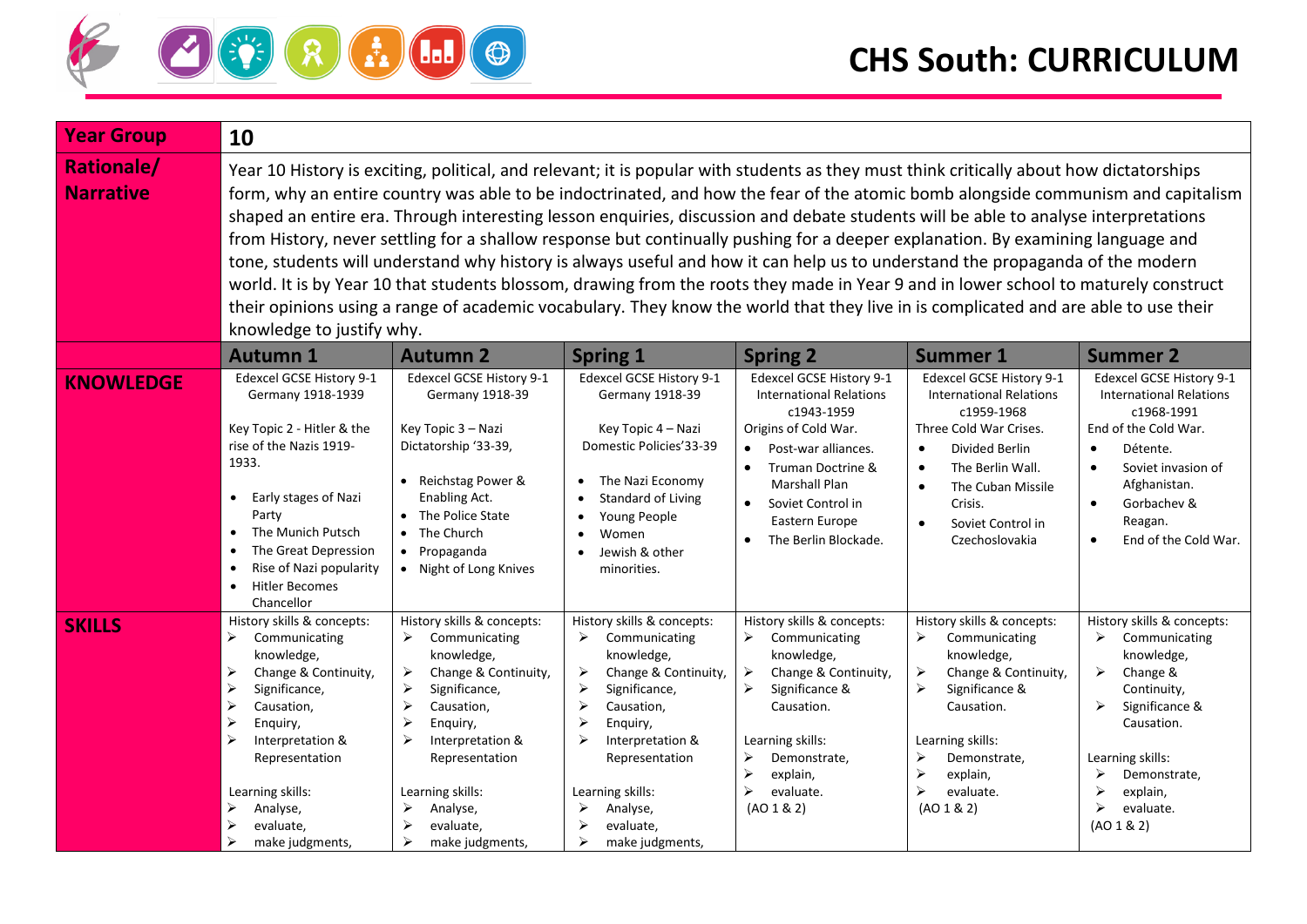

|                      | Demonstrate,                       | Demonstrate,<br>⋗                          | Demonstrate,<br>➤              |                                  |                                       |                                                            |
|----------------------|------------------------------------|--------------------------------------------|--------------------------------|----------------------------------|---------------------------------------|------------------------------------------------------------|
|                      | ⋗<br>explain,                      | $\blacktriangleright$<br>explain,          | ➤<br>explain,                  |                                  |                                       |                                                            |
|                      | $\blacktriangleright$<br>evaluate. | $\blacktriangleright$<br>evaluate.         | ⋗<br>evaluate.                 |                                  |                                       |                                                            |
|                      | (AO 1, 2 3 8 4)                    | (AO 1, 2 3 8 4)                            | (AO 1, 2 3 8 4)                |                                  |                                       |                                                            |
| <b>ASSESSMENTS</b>   | Students will have a               | Students will have a                       | Students will have a           | Students will have a             | Students will have a                  | Students will have a                                       |
|                      | mixture of exam question           | mixture of exam question                   | mixture of exam question       | mixture of exam question         | mixture of exam question              | mixture of exam question                                   |
|                      | and low stakes assessment          | and low stakes assessment                  | and low stakes assessment      | and low stakes assessment        | and low stakes assessment             | and low stakes assessment                                  |
|                      | with teacher, self and peer        | with teacher, self and peer                | with teacher, self and peer    | with teacher, self and peer      | with teacher, self and peer           | with teacher, self and peer                                |
|                      | feedback. There will be            | feedback. There will be                    | feedback. There will be        | feedback. There will be          | feedback. There will be               | feedback. There will be                                    |
|                      | two larger assessed pieces         | three larger assessed                      | two larger assessed pieces     | three larger assessed            | two larger assessed pieces            | two larger assessed pieces                                 |
|                      | by teachers this half term:        | pieces by teachers this half               | by teachers this half term:    | pieces by teachers this half     | by teachers this half term:           | by teachers this half term:                                |
|                      | Examining<br>$\bullet$             | term:                                      | Germany PLC Exam<br>$\bullet$  | term:                            | Consequences of key<br>$\bullet$      | Medicine PLC Exam<br>$\bullet$                             |
|                      | Interpretations                    | Examining<br>$\bullet$                     | End of Topic Exam<br>$\bullet$ | Consequences of key<br>$\bullet$ | events                                | Consequences of key                                        |
|                      | Explain utility<br>$\bullet$       | Interpretations                            |                                | events                           | <b>Narrative Account</b><br>$\bullet$ | events                                                     |
|                      | Explain why                        | Explain utility<br>$\bullet$               |                                | Narrative Account<br>$\bullet$   | Importance                            | Narrative Account<br>$\bullet$                             |
|                      |                                    | $\bullet$<br>Explain why                   |                                | Importance<br>$\bullet$          |                                       | Importance                                                 |
| <b>HOME</b>          | Home Learning Knowledge            | Home Learning Knowledge                    | Home Learning Knowledge        | Home Learning Knowledge          | Home Learning Knowledge               | Home Learning Knowledge                                    |
|                      | Recall Quiz on                     | Recall Quiz on                             | Recall Quiz on                 | Recall Quiz on                   | Recall Quiz on                        | Recall Quiz on                                             |
| <b>LEARNING</b>      | TEAMS/SENECA x2                    | TEAMS/SENECA x2                            | TEAMS/SENECA x2                | TEAMS/SENECA x2                  | TEAMS/SENECA x2                       | TEAMS/SENECA x2                                            |
|                      | 1 Peer marked exam                 | 1 Peer marked exam                         | 1 Peer marked exam             | 1 Peer marked exam               | 1 Peer marked exam                    | 1 Peer marked exam                                         |
|                      | question                           | question                                   | question                       | question                         | question                              | question                                                   |
|                      |                                    |                                            |                                |                                  |                                       |                                                            |
| <b>READING,</b>      | Reading: Learning new              | Reading: Interpreting what                 | Reading: Reading a range       | Reading: Breaking down           | Reading: Examining key                | Reading: Using                                             |
|                      | vocabulary. Students have          | an Historian is arguing,                   | of interpretations in order    | information and chunking         | events for international              | visualisation techniques to                                |
| <b>WRITING, TALK</b> | a Deutsches Wörterbuch             | reading between the lines                  | to help form own opinion.      | tests for narrative              | relations and determining             | remember the narrative of                                  |
|                      | (German Dictionary)                | to examine their argument                  |                                | accounts: causes, events         | why this will be important            | the Cold War                                               |
|                      |                                    |                                            |                                | and consequences                 | to the relationship                   |                                                            |
|                      | LEARN NEW<br>VOCABULARY            |                                            |                                |                                  | between the USA and                   |                                                            |
|                      |                                    |                                            |                                |                                  | USSR in future                        |                                                            |
|                      |                                    |                                            |                                |                                  |                                       |                                                            |
|                      |                                    |                                            |                                |                                  |                                       | <b>VISUALISATION</b>                                       |
|                      | <b>Writing: Analysing</b>          |                                            | <b>Writing: Reviewing</b>      | <b>BREAK DOWN</b><br>INFORMATION | PREDICT                               |                                                            |
|                      | interpretations and views          | Writing: Breaking down                     | answers to mark for            |                                  |                                       |                                                            |
|                      | of Historians to form their        | how to answer a longer                     | spelling, punctuation,         | Writing: Using the               |                                       | <b>Writing: Examining writing</b><br>for a purpose and how |
|                      | own interpretations                | essay in History and using                 | grammar and historical         | language to examine              |                                       |                                                            |
|                      |                                    | metacognitive thinking<br>skills to review | language                       | international relations          |                                       | representations can                                        |
|                      | Talk: Introduction of peer         |                                            |                                |                                  | Writing: Clarity and                  | portray events differently                                 |
|                      | teaching and questioning           |                                            | Talk: Sharing of               | Talk: Reviewing the              | organisation of work                  | Talk: Examining the                                        |
|                      | to improve factual recall          | Talk: Feedback trios to                    | interpretations                | relationship between USA         |                                       | cultural and historical                                    |
|                      |                                    | peer critique work using<br>talk protocols |                                | and USSR in talk trios           | Talk: Role play of different          | significance of the Cold                                   |
|                      |                                    |                                            |                                |                                  | leaders of the Cold War               | War and how its                                            |
|                      |                                    |                                            |                                |                                  |                                       |                                                            |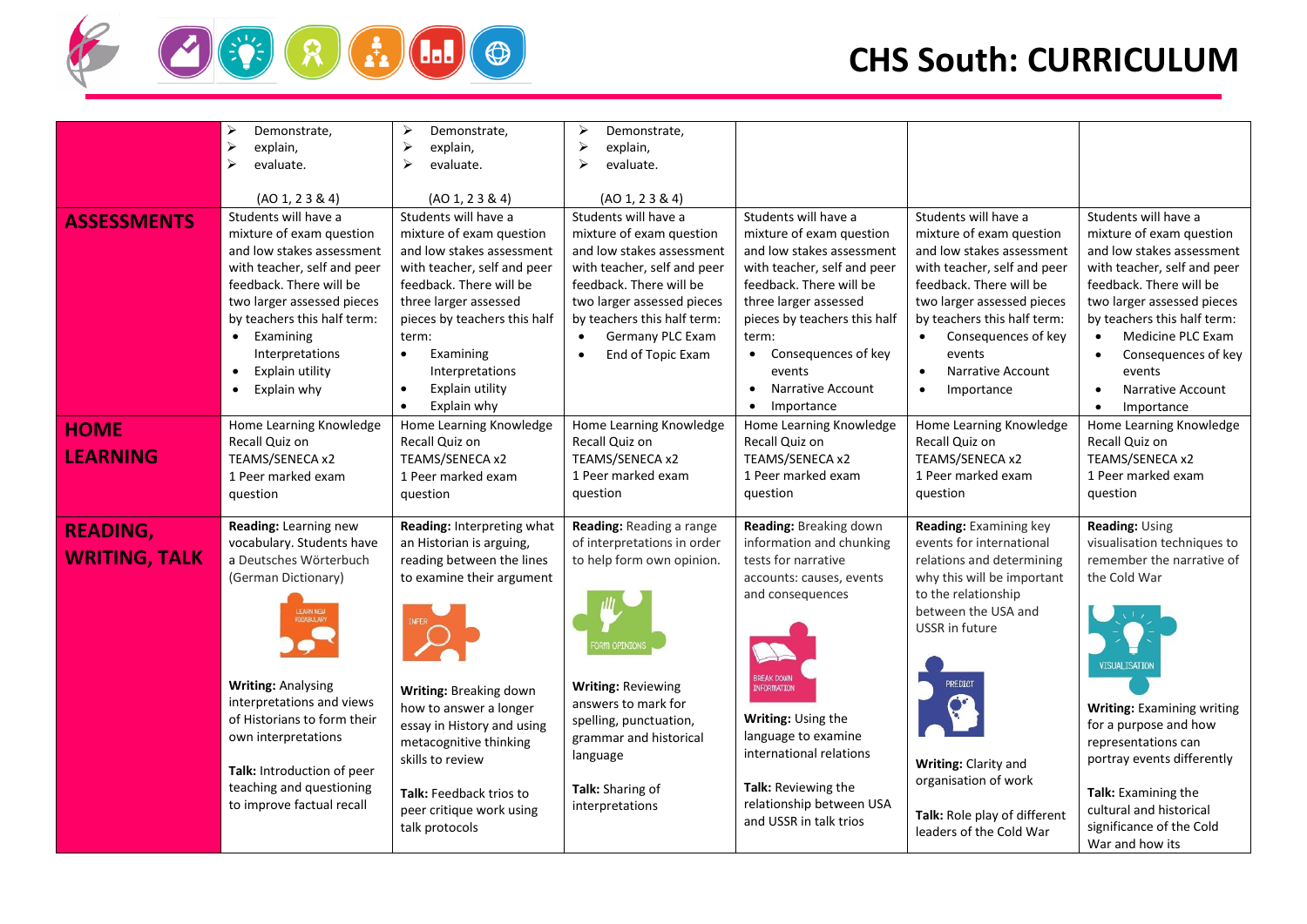

|                       |                                                                                                                                                                                |                                                                                                                                                                                                |                                                                                                                                                                                |                                                                                                                                                                                                                                                                                          |                                                                                                                                                                                                 | repercussions are<br>experienced in the modern<br>world                                                                                                                                    |
|-----------------------|--------------------------------------------------------------------------------------------------------------------------------------------------------------------------------|------------------------------------------------------------------------------------------------------------------------------------------------------------------------------------------------|--------------------------------------------------------------------------------------------------------------------------------------------------------------------------------|------------------------------------------------------------------------------------------------------------------------------------------------------------------------------------------------------------------------------------------------------------------------------------------|-------------------------------------------------------------------------------------------------------------------------------------------------------------------------------------------------|--------------------------------------------------------------------------------------------------------------------------------------------------------------------------------------------|
| <b>TIER 3 VOCAB</b>   | Democracy, Dictatorship,<br>Putsch, Rebellion,<br>Economic Recession,<br>Depression, Reich,<br>Chancellor, Proportional<br>Representation, Coalition<br>Government, Propaganda | Indoctrination, Police<br>State, Control, Trade<br>Union, Opposition, Church,<br>Concordat, Fuhrer,<br>Reichstag, Enabling Act,<br>Gleichschaltung,<br>Sturmabteilung,<br>Schutzstaffel, NSDAP | Hoffnung, Kinder, Kuche,<br>Kirche, Autarky, Autobahn,<br>Persecution,<br>Interpretation, Utility,<br>Economic, Standard of<br>Living, Unemployment,<br>Minorities, Lebensborn | Cold War, International<br>Relations, Democracy,<br>Dictatorship, Union of<br>Soviet Socialist Republics,<br><b>Mutually Assured</b><br>Destruction, Paranoia,<br>Communism, Capitalism,<br>Conference, Stalin,<br>Truman, Doctrine, Satellite<br>States, Salami Tactics,<br>Containment | Cominform, Comecon,<br>Warsaw Pact, NATO,<br>Deteriorating, Oppressive,<br>Hawks, Doves,<br>Exacerbated, Hostility,<br>Turning Point, Flashpoint,<br>Khrushchev, Rakosi,<br>Eisenhower, Kennedy | Détente, Limitations,<br>Narrative, Intercontinental<br><b>Ballistic Missiles, Evil</b><br>Empire, Gorbachev,<br>Brezhnev, Reagan, Dubcek,<br>Czechoslovakia, Amicable,<br>Reciprocal, Era |
| <b>PSPSMC,</b>        | <b>Personal: Embed Routines</b>                                                                                                                                                | Personal: Learn skills of                                                                                                                                                                      | Personal: Act as a self-                                                                                                                                                       | <b>Personal</b> = Develop as                                                                                                                                                                                                                                                             | Personal = Organise time                                                                                                                                                                        | <b>Personal</b> = Reflect and                                                                                                                                                              |
|                       | and expectations for the                                                                                                                                                       | reflection by reviewing                                                                                                                                                                        | manager by planning                                                                                                                                                            | Independent Enquirers by                                                                                                                                                                                                                                                                 | and prioritise areas for                                                                                                                                                                        | review progress and                                                                                                                                                                        |
| <b>BRITISH VALUES</b> | start of the new year.                                                                                                                                                         | progress and acting on                                                                                                                                                                         | revision for Paper 3                                                                                                                                                           | identifying questions to                                                                                                                                                                                                                                                                 | revision for end of year                                                                                                                                                                        | learning on Cold War topic.                                                                                                                                                                |
|                       | Social and cultural: Impact                                                                                                                                                    | outcomes.                                                                                                                                                                                      | Germany Mock.                                                                                                                                                                  | ask and issues to explore                                                                                                                                                                                                                                                                | PLC Test.                                                                                                                                                                                       | <b>Cultural: Effects of</b>                                                                                                                                                                |
|                       | of social, political, and                                                                                                                                                      | Social and cultural: Impact                                                                                                                                                                    | Spiritual: Role of the                                                                                                                                                         | with new topic.<br><b>Moral:</b> Ethical issues of                                                                                                                                                                                                                                       | <b>Moral: Hawks Vs Doves in</b><br>Cuban Missile Crisis.                                                                                                                                        | Détente on culture.                                                                                                                                                                        |
|                       | economic unrest on<br>minorities. Dangers of                                                                                                                                   | of the Great Depression.<br><b>Moral: Resolving conflict</b>                                                                                                                                   | church in Nazi Germany.<br>Social and cultural: Use of                                                                                                                         | dictatorship.                                                                                                                                                                                                                                                                            | Which is the best way to                                                                                                                                                                        | 'Pandas & Ping-pong'<br>Social: Economic                                                                                                                                                   |
|                       | extremism.                                                                                                                                                                     | fairly; Treaty of Versailles.                                                                                                                                                                  | music, architecture,                                                                                                                                                           | Social: Social differences                                                                                                                                                                                                                                                               | 'win'?                                                                                                                                                                                          | differences USSR/USA                                                                                                                                                                       |
|                       | <b>Moral: Values of different</b>                                                                                                                                              | <b>British Values: Weimar</b>                                                                                                                                                                  | theatre, and art to                                                                                                                                                            | USSR/USA                                                                                                                                                                                                                                                                                 | Social: Economic                                                                                                                                                                                | <b>British Values: Democracy</b>                                                                                                                                                           |
|                       | communities                                                                                                                                                                    | Constitution compared the                                                                                                                                                                      | communicate Nazi                                                                                                                                                               | Moral: Development of                                                                                                                                                                                                                                                                    | differences USSR/USA                                                                                                                                                                            | & dictatorship. Rule of Law                                                                                                                                                                |
|                       | <b>British Values: Weimar</b>                                                                                                                                                  | British. Rule of Law.                                                                                                                                                                          | message.                                                                                                                                                                       | atom bomb.                                                                                                                                                                                                                                                                               | <b>British Values: Democracy</b>                                                                                                                                                                | and Helsinki Accords.                                                                                                                                                                      |
|                       | Constitution compared the                                                                                                                                                      |                                                                                                                                                                                                | <b>British Values: Acceptance</b>                                                                                                                                              | <b>British Values: Democracy</b>                                                                                                                                                                                                                                                         | & dictatorship.                                                                                                                                                                                 |                                                                                                                                                                                            |
|                       | British. Rule of Law.                                                                                                                                                          |                                                                                                                                                                                                | & tolerance of religious                                                                                                                                                       | & dictatorship.                                                                                                                                                                                                                                                                          |                                                                                                                                                                                                 |                                                                                                                                                                                            |
|                       |                                                                                                                                                                                |                                                                                                                                                                                                | differences - persecution                                                                                                                                                      |                                                                                                                                                                                                                                                                                          |                                                                                                                                                                                                 |                                                                                                                                                                                            |
|                       |                                                                                                                                                                                |                                                                                                                                                                                                | of the Jews.                                                                                                                                                                   |                                                                                                                                                                                                                                                                                          |                                                                                                                                                                                                 |                                                                                                                                                                                            |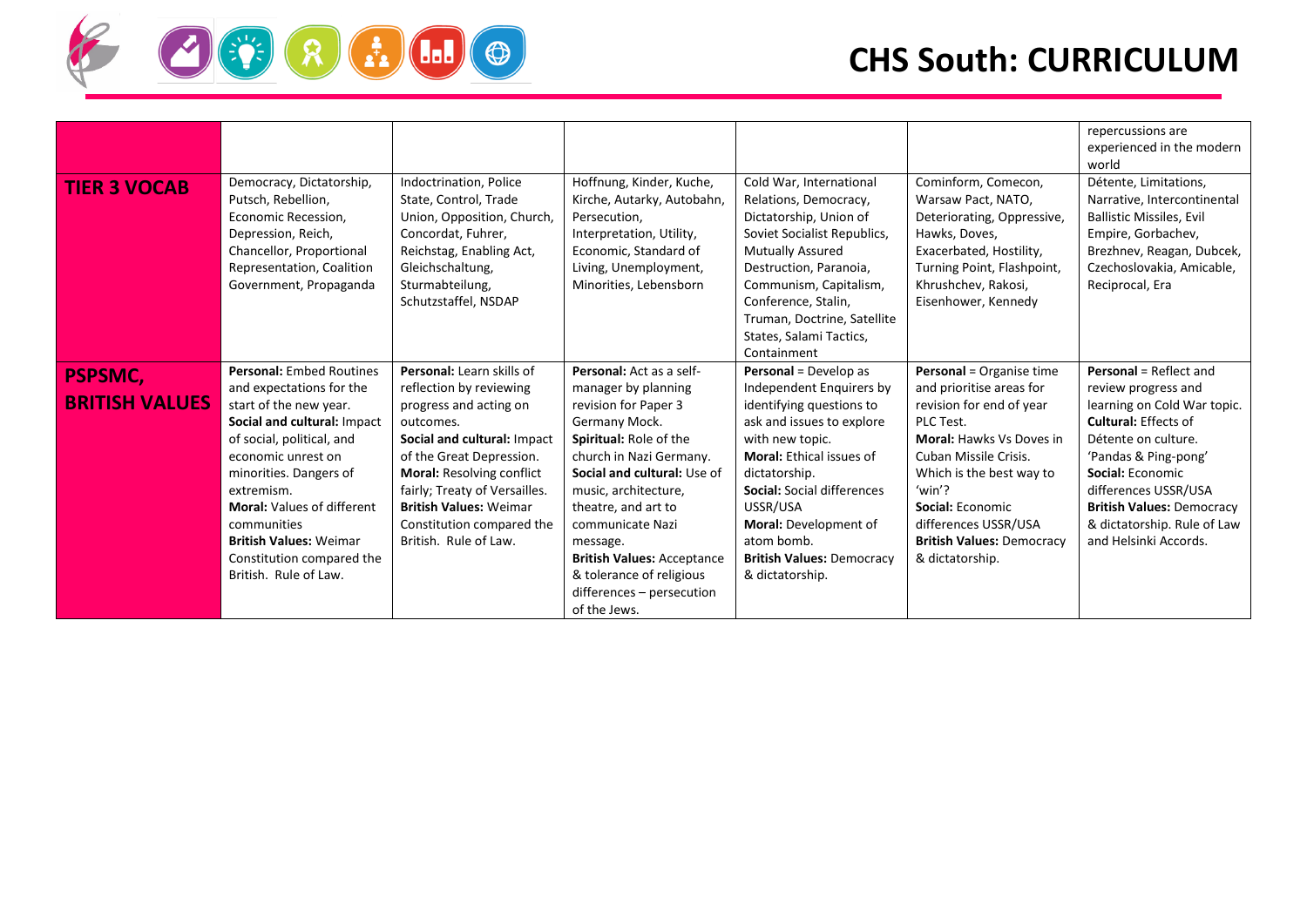

| <b>Year Group</b>                     | 11                                                                                                                                                                                                                                                                                                                                                                                                                                                                                                                                                                                                                                                                                                                                                                                                                                                                                                                    |                                                                                                                                                                                                                  |                                                                                                                                                                                                 |                                                                                                                                                                                                                                                                                                                                                                                 |                                                                                                                                                                                                                                                                                                  |                 |
|---------------------------------------|-----------------------------------------------------------------------------------------------------------------------------------------------------------------------------------------------------------------------------------------------------------------------------------------------------------------------------------------------------------------------------------------------------------------------------------------------------------------------------------------------------------------------------------------------------------------------------------------------------------------------------------------------------------------------------------------------------------------------------------------------------------------------------------------------------------------------------------------------------------------------------------------------------------------------|------------------------------------------------------------------------------------------------------------------------------------------------------------------------------------------------------------------|-------------------------------------------------------------------------------------------------------------------------------------------------------------------------------------------------|---------------------------------------------------------------------------------------------------------------------------------------------------------------------------------------------------------------------------------------------------------------------------------------------------------------------------------------------------------------------------------|--------------------------------------------------------------------------------------------------------------------------------------------------------------------------------------------------------------------------------------------------------------------------------------------------|-----------------|
| <b>Rationale/</b><br><b>Narrative</b> | By Year 11 are students are confident in their knowledge and understanding of history, but we aim to broaden their narrative by<br>transporting them to the Middle Ages and unpicking whether society a thousand years ago was really any different from today.<br>Students think they are familiar with the stories of 1066, but through engaging lesson enquiries and the use of academic literature,<br>we intend to impress that they are only now responsible and mature enough for the real narrative.<br>By Year 11, students are ready to bloom. They must draw upon all their knowledge and skills that they have learned throughout their<br>entire journey in History in order to be successful, creative and happy. Students understand that History is diverse and rich with<br>different people trying to tell their own stories, and often leave with a desire to never stop wanting to find out more. |                                                                                                                                                                                                                  |                                                                                                                                                                                                 |                                                                                                                                                                                                                                                                                                                                                                                 |                                                                                                                                                                                                                                                                                                  |                 |
|                                       | <b>Autumn 1</b>                                                                                                                                                                                                                                                                                                                                                                                                                                                                                                                                                                                                                                                                                                                                                                                                                                                                                                       | <b>Autumn 2</b>                                                                                                                                                                                                  | <b>Spring 1</b>                                                                                                                                                                                 | <b>Spring 2</b>                                                                                                                                                                                                                                                                                                                                                                 | <b>Summer 1</b>                                                                                                                                                                                                                                                                                  | <b>Summer 2</b> |
| <b>KNOWLEDGE</b>                      | Edexcel GCSE 9-1<br>Key topic 1: Anglo-Saxon<br><b>England &amp; the Norman</b><br>Conquest, 1060-66<br>• Anglo-Saxon Society.<br>Edward the Confessor.<br>• The rival claimants to<br>the throne.<br>• The Battle of Hastings.                                                                                                                                                                                                                                                                                                                                                                                                                                                                                                                                                                                                                                                                                       | Edexcel GCSE 9-1<br>Key topic 2: William I in<br>power: securing the<br>kingdom, 1066-87<br>• The submission of the<br>Earls. (1066)<br>• Anglo-Saxon<br>Resistance.<br>The Revolt of the Earls<br>(1075)        | Edexcel GCSE 9-1<br>Key topic 3: Norman<br>England, 1066-88<br>The Feudal System<br>The Church<br>Norman Government<br>Norman Aristocracy                                                       | Edexcel GCSE 9-1<br><b>PAPER 1 REVISION:</b><br>Thematic Study & the<br><b>Historical Environment</b><br>• Medicine in Medieval<br>England<br>• The Medical<br>Renaissance<br>• Medicine in $18th$ & $19th$<br>Century Britain<br>• Medicine in Modern<br><b>Britain</b><br>• The British sector of the<br>Western Front, 1914-<br>18: injuries, treatment,<br>and the trenches | Edexcel GCSE 9-1<br><b>PAPER 2 REVISION: Period</b><br>study and British depth<br>study<br>• Anglo-Saxon and<br>Norman England,<br>c1060-88<br>• Superpower relations<br>and the Cold War,<br>1941-91<br><b>PAPER 3 REVISION:</b><br>Modern depth study<br>• Weimar and Nazi<br>Germany, 1918-39 |                 |
| <b>SKILLS</b>                         | History skills & concepts:<br>$\triangleright$ Communicating<br>knowledge,<br>➤<br>Change &<br>Continuity,<br>Significance &<br>Causation.<br>Learning skills:<br>Demonstrate,<br>$\triangleright$ explain,                                                                                                                                                                                                                                                                                                                                                                                                                                                                                                                                                                                                                                                                                                           | History skills & concepts:<br>$\triangleright$ Communicating<br>knowledge,<br>Change &<br>➤<br>Continuity,<br>$\triangleright$ Significance &<br>Causation.<br>Learning skills:<br>Demonstrate,<br>➤<br>explain, | History skills & concepts:<br>$\triangleright$ Communicating<br>knowledge,<br>Change &<br>➤<br>Continuity,<br>Significance &<br>Causation.<br>Learning skills:<br>Demonstrate,<br>➤<br>explain, | History skills & concepts:<br>$\triangleright$ Communicating<br>knowledge,<br>$\triangleright$ Change &<br>Continuity,<br>$\triangleright$ Significance,<br>$\triangleright$ Causation,<br>$\triangleright$ Enquiry,<br>$\triangleright$ Interpretation &<br>Representation<br>Learning skills:                                                                                 | History skills & concepts:<br>$\triangleright$ Communicating<br>knowledge,<br>$\triangleright$ Change &<br>Continuity,<br>Significance,<br>Causation,<br>Enquiry,<br>$\triangleright$ Interpretation &<br>Representation<br>Learning skills:                                                     |                 |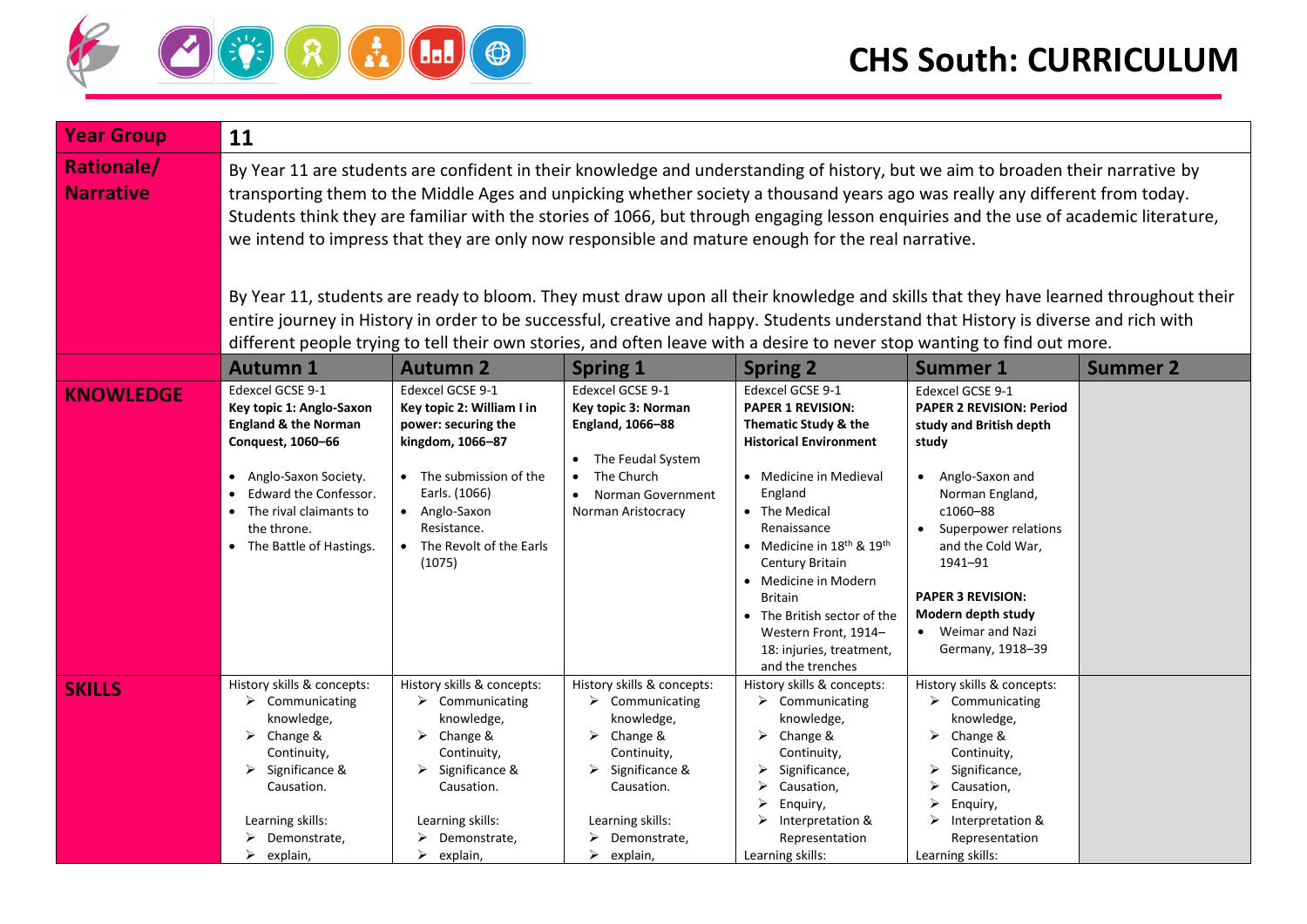

|                                         | $\triangleright$ evaluate.<br>(AO 1 & 2)                                                                                                                                                                                                                                                                         | $\triangleright$ evaluate.<br>(AO 1 & 2)                                                                                                                                                                                                                                                                                                              | $\triangleright$ evaluate.<br>(AO 1 & 2)                                                                                                                                                                                                                                                                                 | $\triangleright$ Analyse,<br>evaluate,<br>⋗<br>make judgments,<br>Demonstrate,<br>explain,<br>➤<br>$\triangleright$ evaluate.<br>(AO 1, 2 3 8 4)                                                                                                                                                                         | Analyse,<br>$\blacktriangleright$<br>evaluate,<br>make judgments,<br>Demonstrate,<br>explain,<br>evaluate.<br>(AO 1, 2 3 8 4)                                                                                                                             |  |
|-----------------------------------------|------------------------------------------------------------------------------------------------------------------------------------------------------------------------------------------------------------------------------------------------------------------------------------------------------------------|-------------------------------------------------------------------------------------------------------------------------------------------------------------------------------------------------------------------------------------------------------------------------------------------------------------------------------------------------------|--------------------------------------------------------------------------------------------------------------------------------------------------------------------------------------------------------------------------------------------------------------------------------------------------------------------------|--------------------------------------------------------------------------------------------------------------------------------------------------------------------------------------------------------------------------------------------------------------------------------------------------------------------------|-----------------------------------------------------------------------------------------------------------------------------------------------------------------------------------------------------------------------------------------------------------|--|
| <b>ASSESSMENTS</b>                      | Students will have a<br>mixture of exam question<br>and low stakes assessment<br>with teacher, self and peer<br>feedback. There will be a<br>minimum three larger<br>assessed pieces by<br>teachers this half term:<br>Describe key features<br>$\bullet$<br>Explain why<br>$\bullet$<br>Hypothesis<br>$\bullet$ | Students will have a<br>mixture of exam question<br>and low stakes assessment<br>with teacher, self and peer<br>feedback. There will be a<br>minimum three larger<br>assessed pieces by<br>teachers this half term:<br>• College Entry Exams<br>(Paper 1-Medicine &<br><b>Western Front)</b><br>College Entry Exams<br>(Paper 3 – Germany<br>1918-39) | Students will have a<br>mixture of exam question<br>and low stakes assessment<br>with teacher, self and peer<br>feedback. There will be a<br>minimum three larger<br>assessed pieces by<br>teachers this half term:<br>Describe key features<br>Explain why<br>$\bullet$<br>Hypothesis<br>$\bullet$<br>Cold War PLC Test | Students will have a<br>mixture of exam question<br>and low stakes assessment<br>with teacher, self and peer<br>feedback. There will be a<br>minimum three larger<br>assessed pieces by<br>teachers this half term:<br>Anglo-Saxons and<br>$\bullet$<br>Normans PLC Test<br>Paper 2 Mock Exam<br>(Normans & Cold<br>War) | Students will have a<br>mixture of exam question<br>and low stakes assessment<br>with teacher, self and peer<br>feedback. There will be a<br>minimum three larger<br>assessed pieces by<br>teachers this half term:<br>• Sample Paper (PiXL<br>generated) |  |
| <b>HOME</b><br><b>LEARNING</b>          | Home Learning Knowledge<br>Recall Quiz on<br>TEAMS/SENECA x2<br>1 Peer marked exam<br>question                                                                                                                                                                                                                   | Home Learning Knowledge<br>Recall Quiz on<br>TEAMS/SENECA x2<br>1 Peer marked exam<br>question                                                                                                                                                                                                                                                        | Home Learning Knowledge<br>Recall Quiz on<br>TEAMS/SENECA x2<br>1 Peer marked exam<br>question                                                                                                                                                                                                                           | Home Learning Knowledge<br>Recall Quiz on<br>TEAMS/SENECA x2<br>1 Peer marked exam<br>question                                                                                                                                                                                                                           | Home Learning Knowledge<br>Recall Quiz on<br>TEAMS/SEMECA x2<br>1 Peer marked exam<br>question                                                                                                                                                            |  |
| <b>READING,</b><br><b>WRITING, TALK</b> | Reading: Examining the<br>etymology of Anglo-Saxon<br>and Latin words using the<br>SEEC model<br><b>LEARN NEW</b><br><b>VOCABULARY</b><br>Writing: Extended writing<br>an essay learning how to<br>balance an answer for the<br>hypothesis question                                                              | <b>Reading: Examining causes</b><br>for significant events and<br>using questioning to<br>predict what might next<br><b>PREDICT</b><br><b>Writing: Reviewing writing</b><br>using metacognitive<br>techniques                                                                                                                                         | Reading: Reading different<br>interpretations of<br>Normans' success.<br>FORM OPINIONS<br>Writing: Summarising,<br>note taking and writing<br>under timed conditions.                                                                                                                                                    | Reading: Skim reading for<br>revision. Text annotation.<br>Highlighting.<br><b>BREAK DOWN</b><br><b>INFORMATION</b><br>Writing: summarising,<br>note taking and writing<br>under timed conditions.                                                                                                                       | Reading: Use of<br>metacognitive strategies<br>to break down question<br>types to infer what<br>knowledge and criteria is<br>needed for success.<br><b>Writing: Using</b><br>metacognition to break                                                       |  |